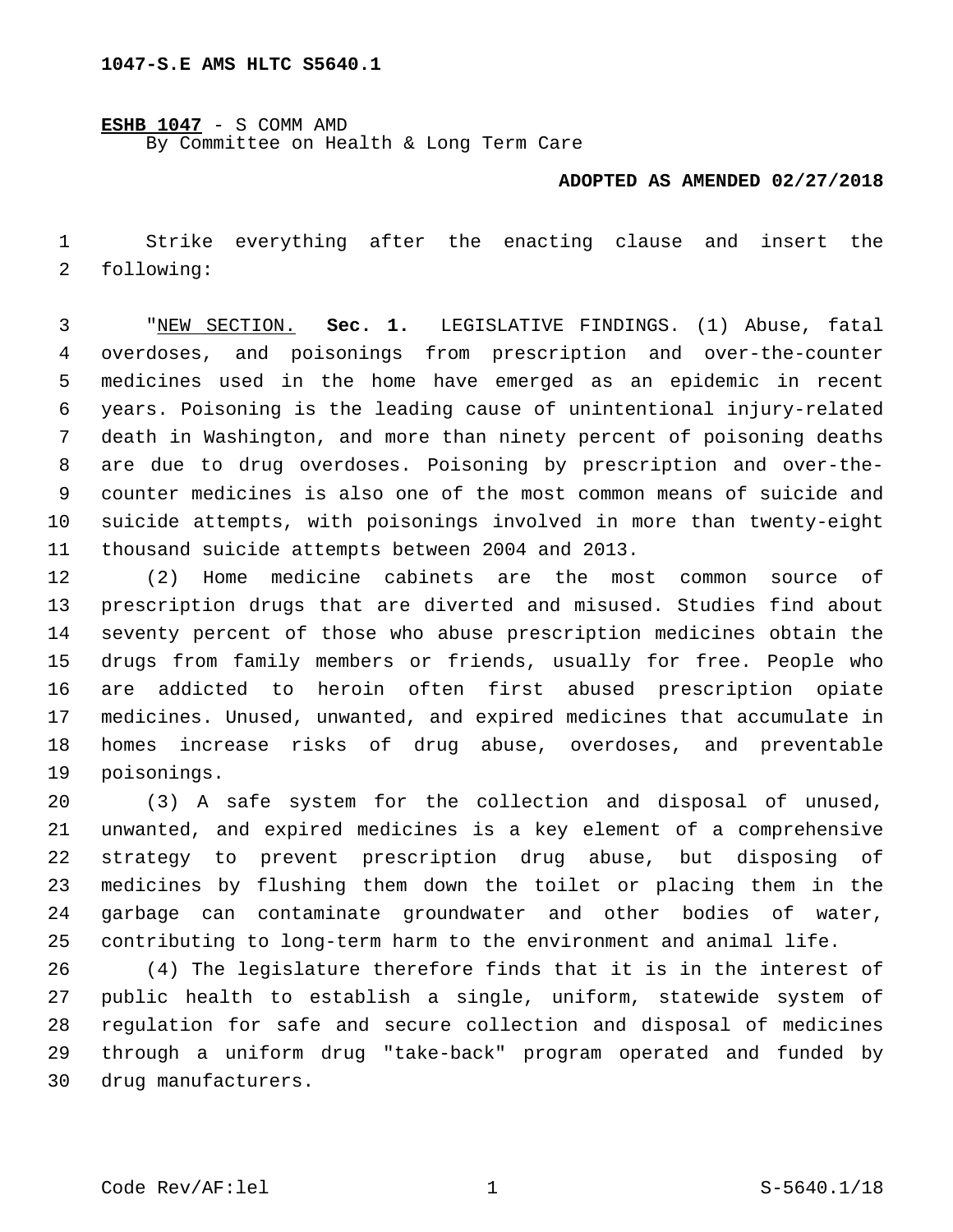NEW SECTION. **Sec. 2.** DEFINITIONS. The definitions in this section apply throughout this chapter unless the context clearly requires otherwise.

 (1) "Administer" means the direct application of a legend drug whether by injection, inhalation, ingestion, or any other means, to 6 the body of the patient or research subject by:

7 (a) A practitioner; or

 (b) The patient or research subject at the direction of the 9 practitioner.

 (2) "Authorized collector" means any of the following persons or entities that have entered into an agreement with a program operator 12 to collect covered drugs:

 (a) A person or entity that is registered with the United States drug enforcement administration and that qualifies under federal law to modify its registration to collect controlled substances for the 16 purpose of destruction;

17 (b) A law enforcement agency; or

 (c) An entity authorized by the department to provide an alternative collection mechanism for certain covered drugs that are not controlled substances, as defined in RCW 69.50.101.

 (3) "Collection site" means the location where an authorized collector operates a secure collection receptacle for collecting 23 covered drugs.

 (4)(a) "Covered drug" means a drug from a covered entity that the covered entity no longer wants and that the covered entity has abandoned or discarded or intends to abandon or discard. "Covered drug" includes legend drugs and nonlegend drugs, brand name and generic drugs, drugs for veterinary use for household pets, and drugs 29 in medical devices and combination products.

(b) "Covered drug" does not include:30

31 (i) Vitamins, minerals, or supplements;

 (ii) Herbal-based remedies and homeopathic drugs, products, or 33 remedies;

 (iii) Controlled substances contained in schedule I of the uniform controlled substances act, chapter 69.50 RCW;

 (iv) Cosmetics, shampoos, sunscreens, lip balm, toothpaste, antiperspirants, or other personal care products that are regulated as both cosmetics and nonprescription drugs under the federal food, drug, and cosmetic act, 21 U.S.C. Sec. 301 et seq.;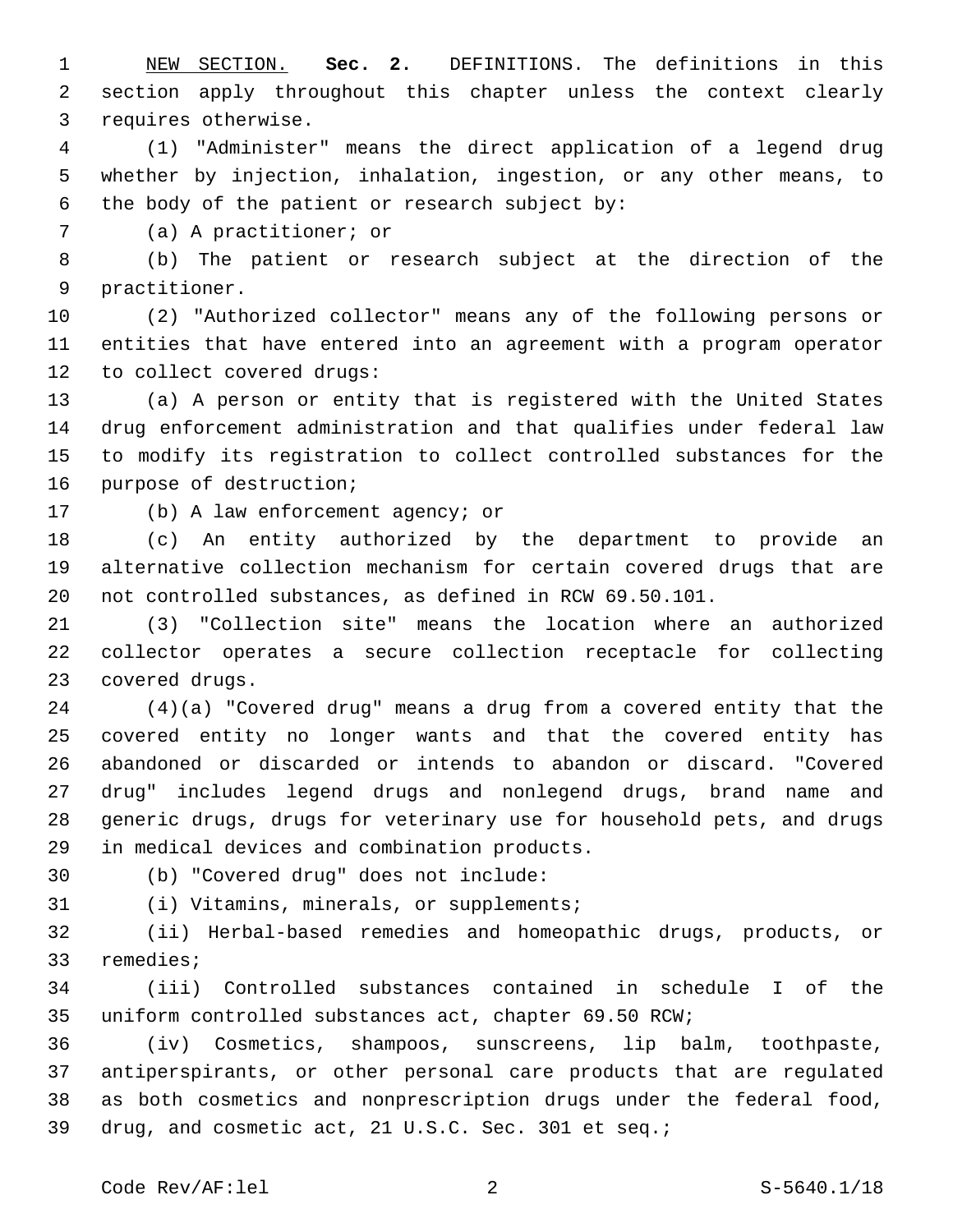(v) Drugs for which manufacturers provide a pharmaceutical product stewardship or drug take-back program as part of a federal food and drug administration managed risk evaluation and mitigation strategy under 21 U.S.C. Sec. 355-1;4

 (vi) Biological drug products, as defined by 21 C.F.R. 600.3 (h) as it exists on the effective date of this section, for which manufacturers provide a pharmaceutical product stewardship or drug take-back program and who provide the department with a report describing the program, including how the drug product is collected and safely disposed and how patients are made aware of the drug take- back program, and who updates the department on changes that 12 substantially alter their drug take-back program;

(vii) Drugs that are administered in a clinical setting;

 (viii) Emptied injector products or emptied medical devices and 15 their component parts or accessories;

 (ix) Exposed needles or sharps, or used drug products that are 17 medical wastes; or

 (x) Pet pesticide products contained in pet collars, powders, 19 shampoos, topical applications, or other forms.

 (5) "Covered entity" means a state resident or other nonbusiness entity and includes an ultimate user, as defined by regulations adopted by the United States drug enforcement administration. "Covered entity" does not include a business generator of pharmaceutical waste, such as a hospital, clinic, health care provider's office, veterinary clinic, pharmacy, or law enforcement 26 agency.

 (6) "Covered manufacturer" means a person, corporation, or other entity engaged in the manufacture of covered drugs sold in or into Washington state. "Covered manufacturer" does not include:

 (a) A private label distributor or retail pharmacy that sells a drug under the retail pharmacy's store label if the manufacturer of the drug is identified under section 4 of this act;

 (b) A repackager if the manufacturer of the drug is identified 34 under section 4 of this act; or

 (c) A nonprofit, 501(c)(3) health care corporation that repackages drugs solely for the purpose of supplying a drug to retail pharmacies operated by the corporation or an affiliate of the corporation if the manufacturer of the drug is identified under 39 section 4 of this act.

(7) "Department" means the department of health.

Code Rev/AF:lel 3 S-5640.1/18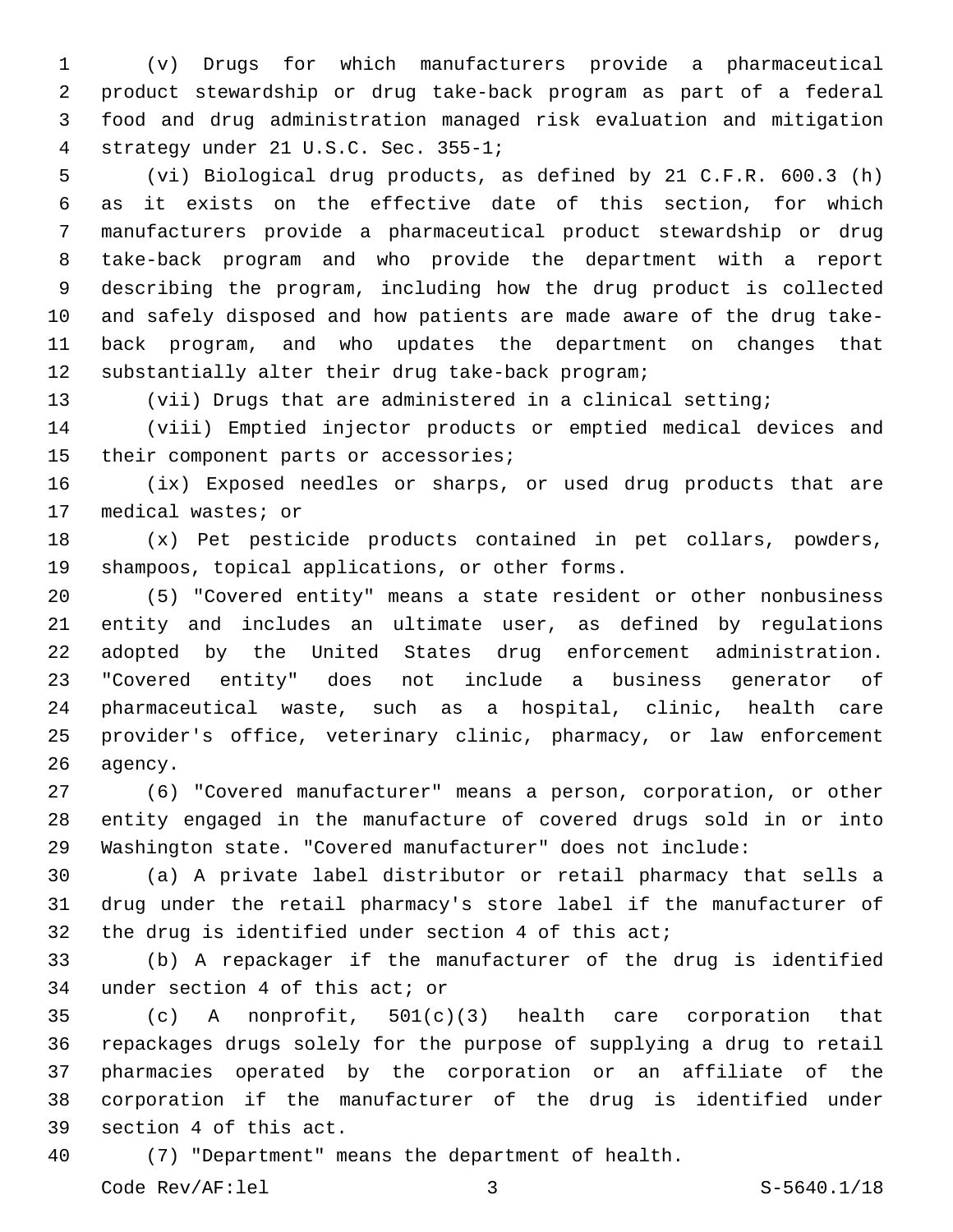(8)(a) "Drug" means:

 (a) Substances recognized as drugs in the official United States pharmacopoeia, official homeopathic pharmacopoeia of the United States, or official national formulary, or any supplement to any of 5 them;

 (b) Substances intended for use in the diagnosis, cure, mitigation, treatment, or prevention of disease in human beings or 8 animals;

 (c) Substances other than food, minerals, or vitamins that are intended to affect the structure or any function of the body of human 11 beings or animals; and

 (d) Substances intended for use as a component of any article 13 specified in  $(a)$ ,  $(b)$ , or  $(c)$  of this subsection.

 (9) "Drug take-back organization" means an organization designated by a manufacturer or group of manufacturers to act as an agent on behalf of each manufacturer to develop and implement a drug 17 take-back program.

 (10) "Drug take-back program" or "program" means a program implemented by a program operator for the collection, transportation, 20 and disposal of covered drugs.

 (11) "Drug wholesaler" means an entity licensed as a wholesaler 22 under chapter 18.64 RCW.

 (12) "Generic drug" means a drug that is chemically identical or bioequivalent to a brand name drug in dosage form, safety, strength, route of administration, quality, performance characteristics, and intended use. The inactive ingredients in a generic drug need not be identical to the inactive ingredients in the chemically identical or 28 bioequivalent brand name drug.

 (13) "Legend drug" means a drug, including a controlled substance under chapter 69.50 RCW, that is required by any applicable federal or state law or regulation to be dispensed by prescription only or 32 that is restricted to use by practitioners only.

 (14) "Mail-back distribution location" means a facility, such as a town hall or library, that offers prepaid, preaddressed mailing 35 envelopes to covered entities.

 (15) "Mail-back program" means a method of collecting covered drugs from covered entities by using prepaid, preaddressed mailing 38 envelopes.

(16) "Manufacture" has the same meaning as in RCW 18.64.011.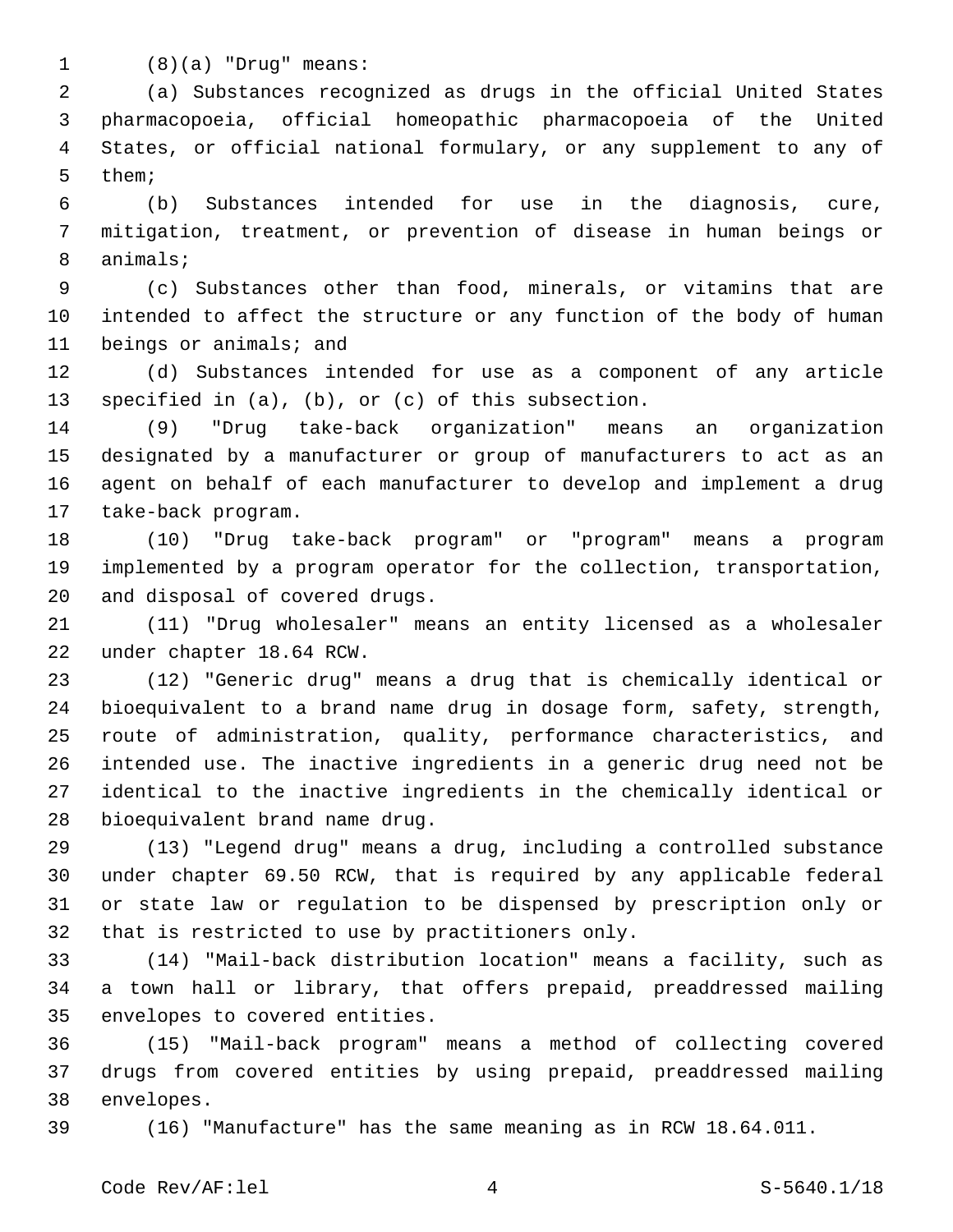(17) "Nonlegend drug" means a drug that may be lawfully sold 2 without a prescription.

 (18) "Pharmacy" means a place licensed as a pharmacy under 4 chapter 18.64 RCW.

 (19) "Private label distributor" means a company that has a valid labeler code under 21 C.F.R. Sec. 207.17 and markets a drug product under its own name, but does not perform any manufacturing.

 (20) "Program operator" means a drug take-back organization, covered manufacturer, or group of covered manufacturers that implements or intends to implement a drug take-back program approved 11 by the department.

 (21) "Repackager" means a person who owns or operates an establishment that repacks and relabels a product or package containing a covered drug for further sale, or for distribution 15 without further transaction.

 (22) "Retail pharmacy" means a place licensed as a pharmacy under chapter 18.64 RCW for the retail sale and dispensing of drugs.

(23) "Secretary" means the secretary of health.

 NEW SECTION. **Sec. 3.** REQUIREMENT TO PARTICIPATE IN A DRUG TAKE- BACK PROGRAM. A covered manufacturer must establish and implement a drug take-back program that complies with the requirements of this chapter. A manufacturer that becomes a covered manufacturer after the effective date of this section must, no later than six months after the date on which the manufacturer became a covered manufacturer, participate in an approved drug take-back program or establish and implement a drug take-back program that complies with the requirements of this chapter. A covered manufacturer may establish and implement a drug take-back program independently, as part of a group of covered manufacturers, or through membership in a drug take-back organization.

 NEW SECTION. **Sec. 4.** IDENTIFICATION OF COVERED MANUFACTURERS. (1) No later than ninety days after the effective date of this section, a drug wholesaler that sells a drug in or into Washington must provide a list of drug manufacturers to the department in a form agreed upon with the department. A drug wholesaler must provide an updated list to the department on January 15th of each year.

 (2) No later than ninety days after the effective date of this section, a retail pharmacy, private label distributor, or repackager Code Rev/AF: lel 5 5 5 5 5 5 5 5 5 5 5 5 5 5 5 5 5 6 4 6  $s - 5640.1/18$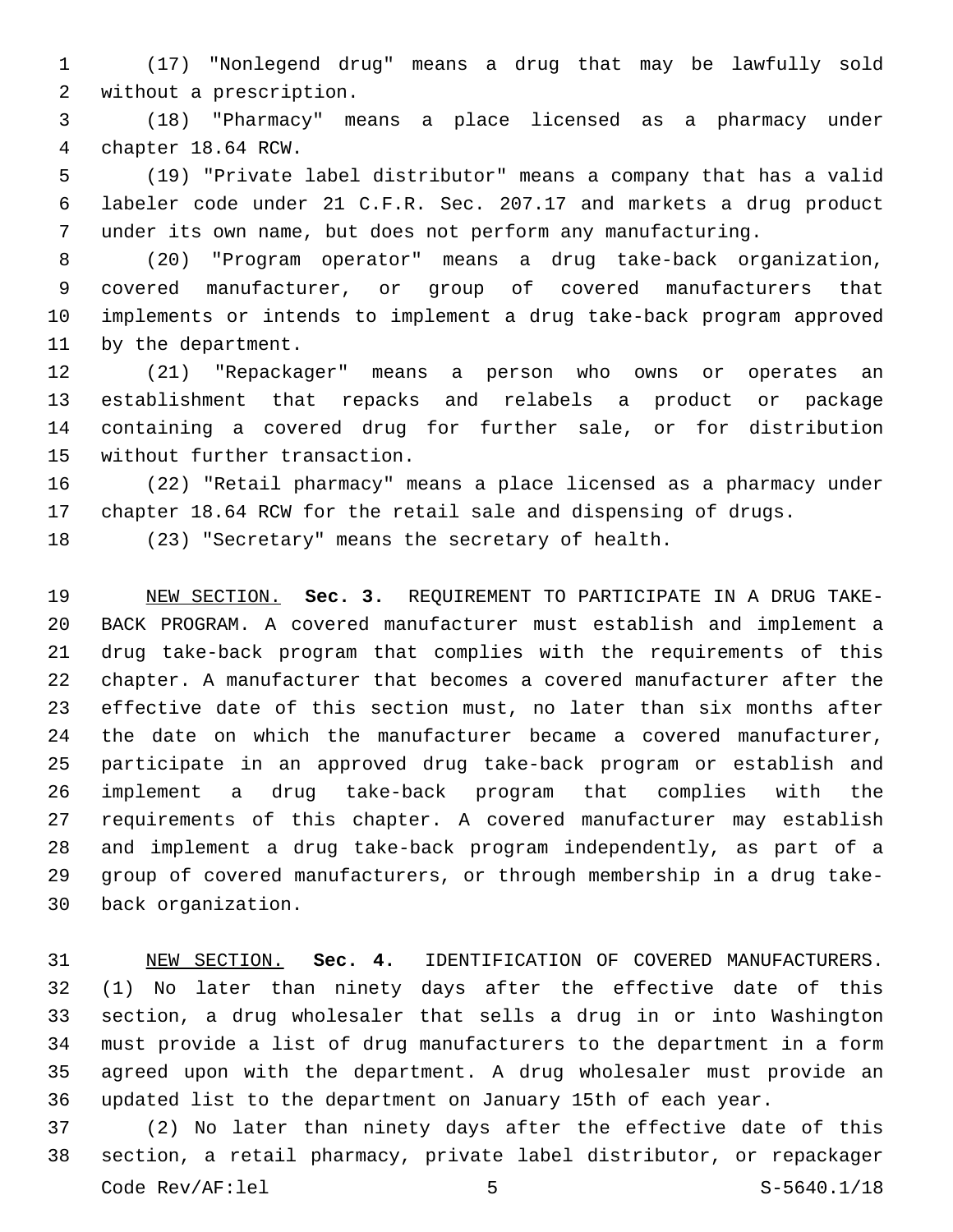must provide written notification to the department identifying the drug manufacturer from which the retail pharmacy, private label distributor, or repackager obtains a drug that it sells under its own label.4

 (3) A person or entity that receives a letter of inquiry from the department regarding whether or not it is a covered manufacturer under this chapter shall respond in writing no later than sixty days after receipt of the letter. If the person or entity does not believe it is a covered manufacturer for purposes of this chapter, it shall: (a) State the basis for the belief; (b) provide a list of any drugs it sells, distributes, repackages, or otherwise offers for sale within the state; and (c) identify the name and contact information of the manufacturer of the drugs identified under (b) of this 14 subsection.

 NEW SECTION. **Sec. 5.** DRUG TAKE-BACK PROGRAM APPROVAL. (1) By July 1, 2019, a program operator must submit a proposal for the establishment and implementation of a drug take-back program to the department for approval. The department shall approve a proposed program if the applicant submits a completed application, the proposed program meets the requirements of subsection (2) of this section, and the applicant pays the appropriate fee established by the department under section 12 of this act.

 (2) To be approved by the department, a proposed drug take-back 24 program must:

 (a) Identify and provide contact information for the program operator and each participating covered manufacturer;

 (b) Identify and provide contact information for the authorized collectors for the proposed program, as well as the reasons for excluding any potential authorized collectors from participation in 30 the program;

 (c) Provide for a collection system that complies with section 6 of this act;

 (d) Provide for a handling and disposal system that complies with 34 section 8 of this act;

 (e) Identify any transporters and waste disposal facilities that 36 the program will use;

 (f) Adopt policies and procedures to be followed by persons handling covered drugs collected under the program to ensure safety, security, and compliance with regulations adopted by the United Code Rev/AF:lel 6 S-5640.1/18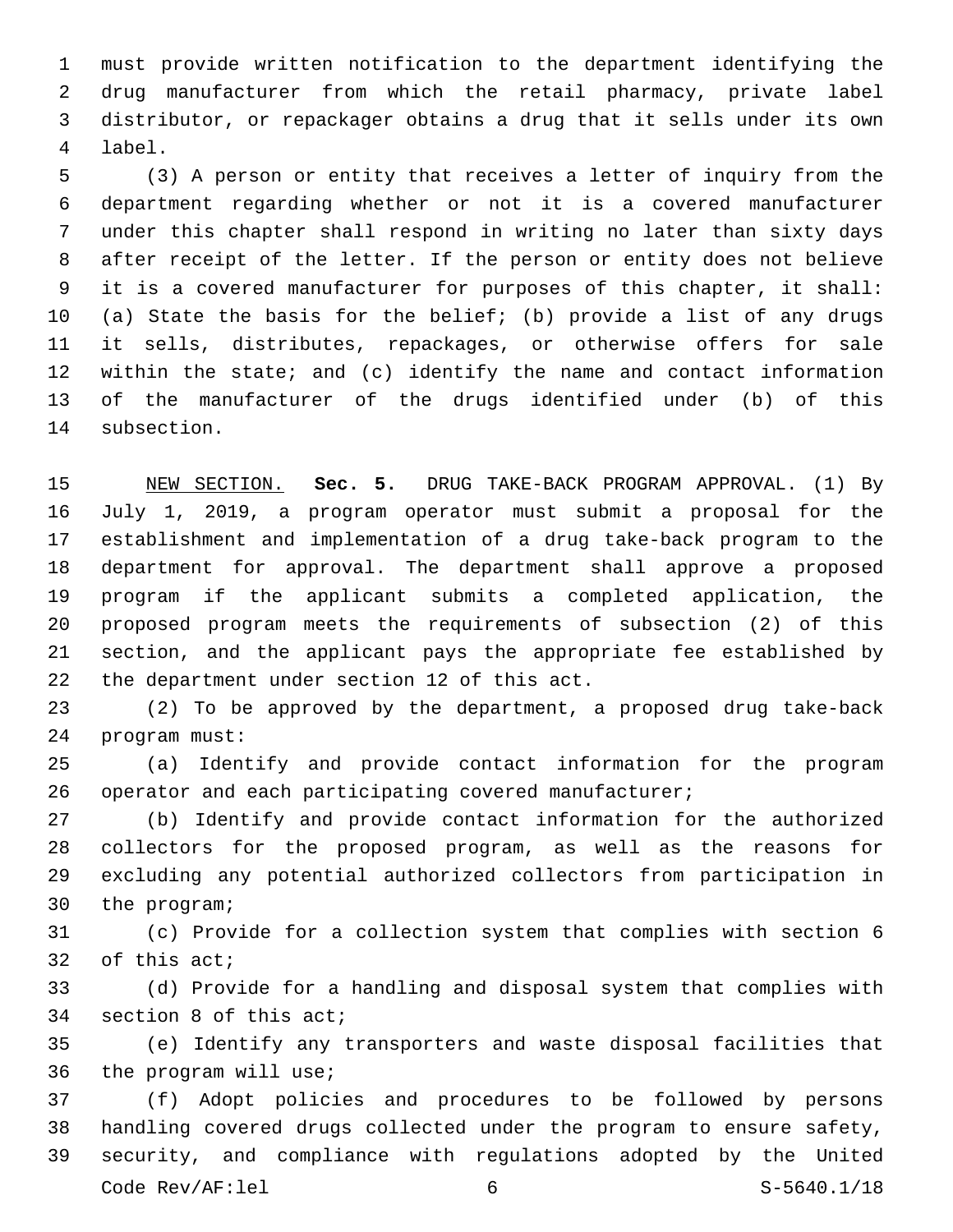States drug enforcement administration, as well as any applicable 2 laws;

 (g) Ensure the security of patient information on drug packaging during collection, transportation, recycling, and disposal;

 (h) Promote the program by providing consumers, pharmacies, and other entities with educational and informational materials as 7 required by section 7 of this act;

 (i) Demonstrate adequate funding for all administrative and operational costs of the drug take-back program, with costs apportioned among participating covered manufacturers;

 (j) Set long-term and short-term goals with respect to collection 12 amounts and public awareness; and

 (k) Consider: (i) The use of existing providers of pharmaceutical waste transportation and disposal services; (ii) separation of covered drugs from packaging to reduce transportation and disposal 16 costs; and (iii) recycling of drug packaging.

 (3)(a) No later than one hundred twenty days after receipt of a drug take-back program proposal, the department shall either approve or reject the proposal in writing to the applicant. The department may extend the deadline for approval or rejection of a proposal for good cause. If the department rejects the proposal, it shall provide 22 the reason for rejection.

 (b) No later than ninety days after receipt of a notice of rejection under (a) of this subsection, the applicant shall submit a revised proposal to the department. The department shall either approve or reject the revised proposal in writing to the applicant within ninety days after receipt of the revised proposal, including 28 the reason for rejection, if applicable.

 (c) If the department rejects a revised proposal, the department 30 may:

 (i) Require the program operator to submit a further revised 32 proposal;

 (ii) Develop and impose changes to some or all of the revised 34 proposal to address deficiencies;

 (iii) Require the covered manufacturer or covered manufacturers that proposed the rejected revised proposal to participate in a 37 previously approved drug take-back program; or

 (iv) Find the covered manufacturer out of compliance with the requirements of this chapter and take enforcement action as provided 40 in section 11 of this act.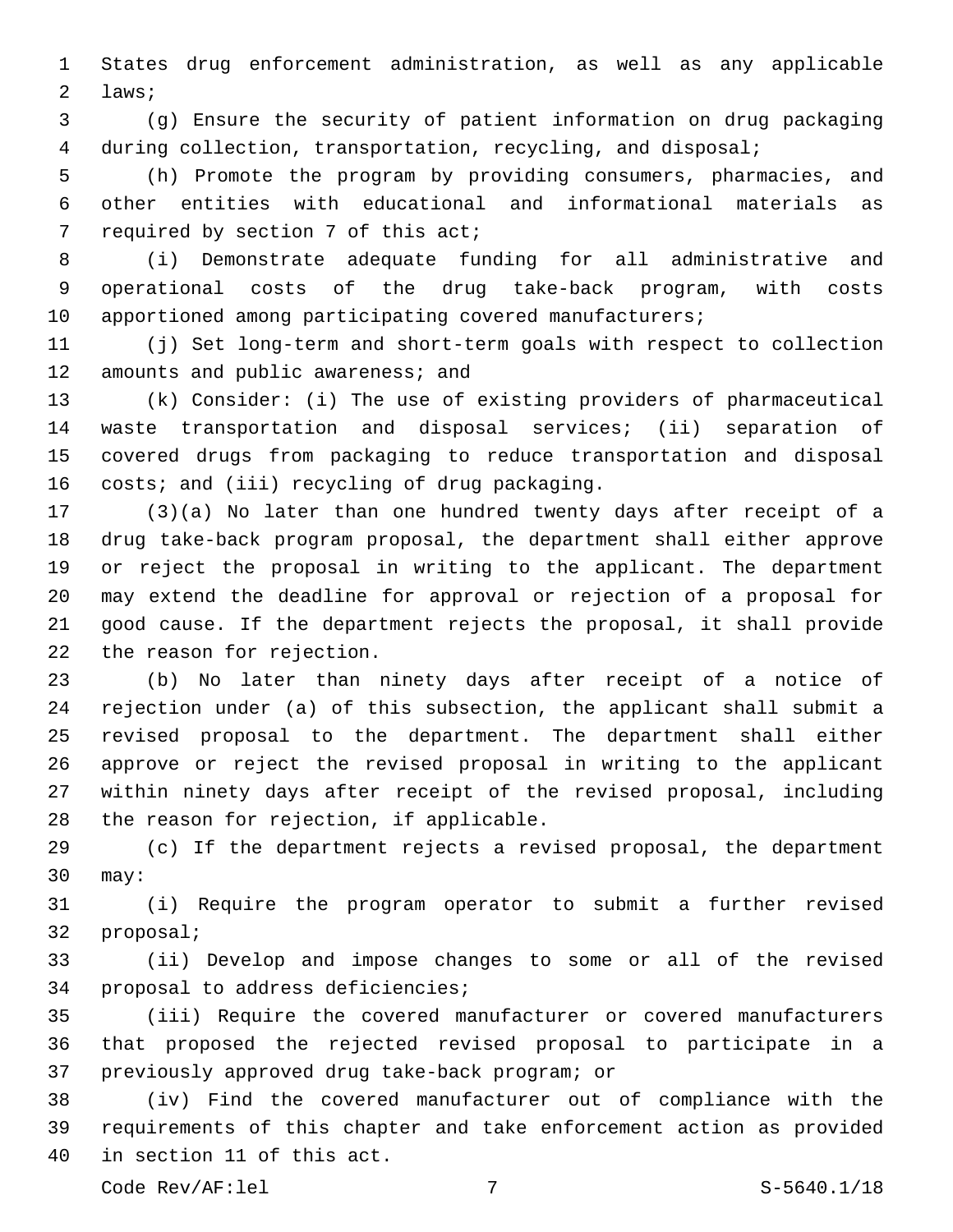(4) The program operator must initiate operation of an approved drug take-back program no later than one hundred eighty days after 3 approval of the proposal by the department.

 (5)(a) Proposed changes to an approved drug take-back program that substantially alter program operations must have prior written approval of the department. A program operator must submit to the department such a proposed change in writing at least fifteen days before the change is scheduled to occur. Changes requiring prior approval of the department include changes to participating covered manufacturers, collection methods, achievement of the service convenience goal described in section 6 of this act, policies and procedures for handling covered drugs, education and promotion 13 methods, and selection of disposal facilities.

 (b) For changes to a drug take-back program that do not substantially alter program operations, a program operator must notify the department at least seven days before implementing the change. Changes that do not substantially alter program operations include changes to collection site locations, methods for scheduling and locating periodic collection events, and methods for distributing 20 prepaid, preaddressed mailers.

 (c) A program operator must notify the department of any changes to the official point of contact for the program no later than fifteen days after the change. A program operator must notify the department of any changes in ownership or contact information for participating covered manufacturers no later than ninety days after 26 such change.

 (6) No later than four years after a drug take-back program initiates operations, and every four years thereafter, the program operator must submit an updated proposal to the department describing any substantive changes to program elements described in subsection (2) of this section. The department shall approve or reject the updated proposal using the process described in subsection (3) of 33 this section.

 (7) The department shall make all proposals submitted under this section available to the public and shall provide an opportunity for 36 written public comment on each proposal.

 NEW SECTION. **Sec. 6.** COLLECTION SYSTEM. (1)(a) At least one hundred twenty days prior to submitting a proposal under section 5 of this act, a program operator must notify potential authorized Code Rev/AF:lel 8 S-5640.1/18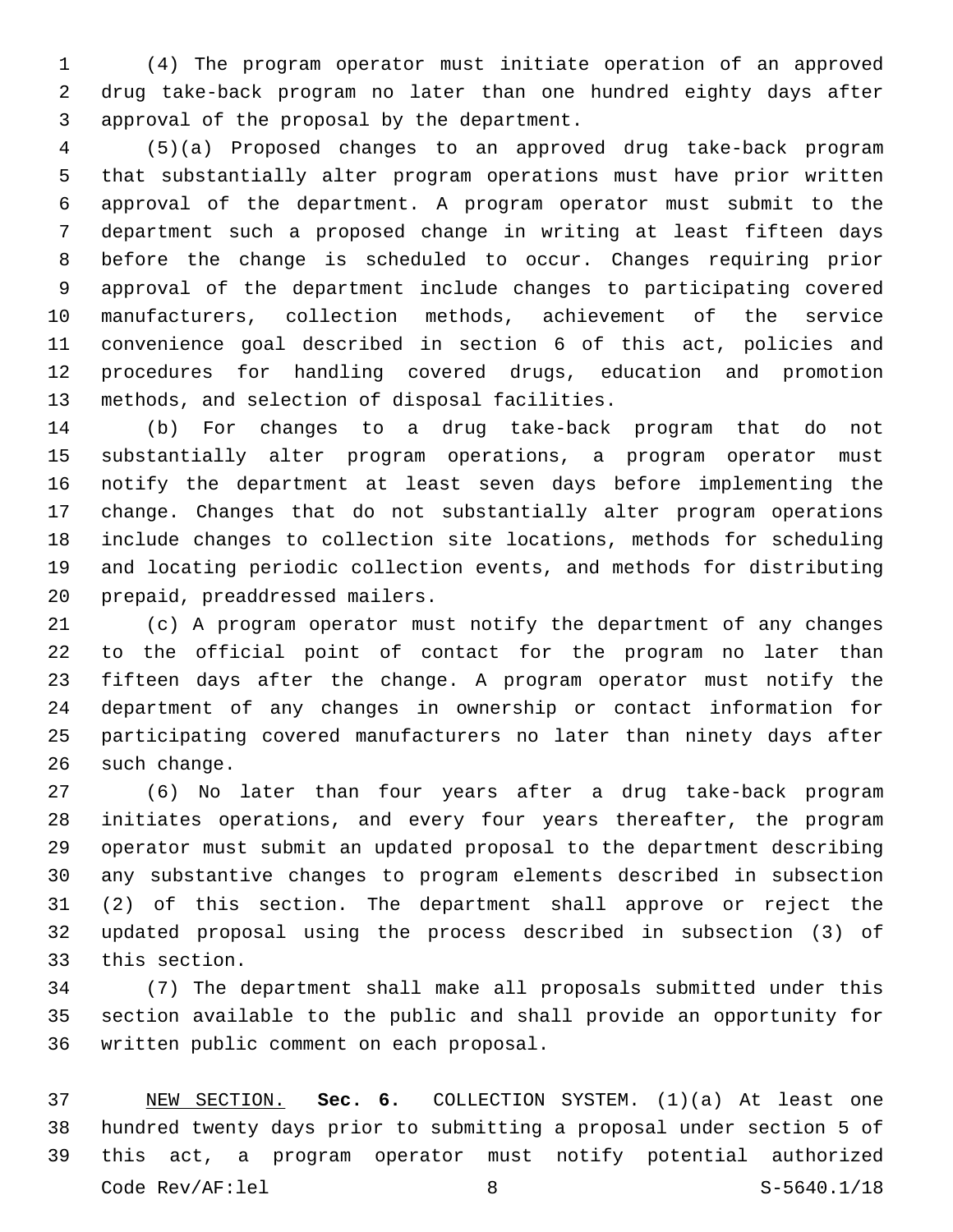collectors of the opportunity to serve as an authorized collector for the proposed drug take-back program. A program operator must commence good faith negotiations with a potential authorized collector no later than thirty days after the potential authorized collector expresses interest in participating in a proposed program.

 (b) A person or entity may serve as an authorized collector for a drug take-back program voluntarily or in exchange for compensation, but nothing in this chapter requires a person or entity to serve as 9 an authorized collector.

 (c) A drug take-back program must include as an authorized collector any retail pharmacy, hospital or clinic with an on-site pharmacy, or law enforcement agency that offers to participate in the program without compensation and meets the requirements of subsection (2) of this section. Such a pharmacy, hospital, clinic, or law enforcement agency must be included as an authorized collector in the program no later than ninety days after receiving the offer to 17 participate.

(d) A drug take-back program may also locate collection sites at:

 (i) A long-term care facility where a pharmacy, or a hospital or clinic with an on-site pharmacy, operates a secure collection 21 receptacle;

 (ii) A substance use disorder treatment program, as defined in 23 RCW 71.24.025; or

 (iii) Any other authorized collector willing to participate as a collection site and able to meet the requirements of subsection (2) 26 of this section.

 (2)(a) A collection site must accept all covered drugs from covered entities during the hours that the authorized collector is 29 normally open for business with the public.

 (b) A collection site located at a long-term care facility may only accept covered drugs that are in the possession of individuals 32 who reside or have resided at the facility.

 (c) A collection site must use secure collection receptacles in compliance with state and federal law, including any applicable on- site storage and collection standards adopted by rule pursuant to chapter 70.95 or 70.105 RCW and United States drug enforcement administration regulations. The program operator must provide a service schedule that meets the needs of each collection site to ensure that each secure collection receptacle is serviced as often as necessary to avoid reaching capacity and that collected covered drugs Code Rev/AF:lel 9 S-5640.1/18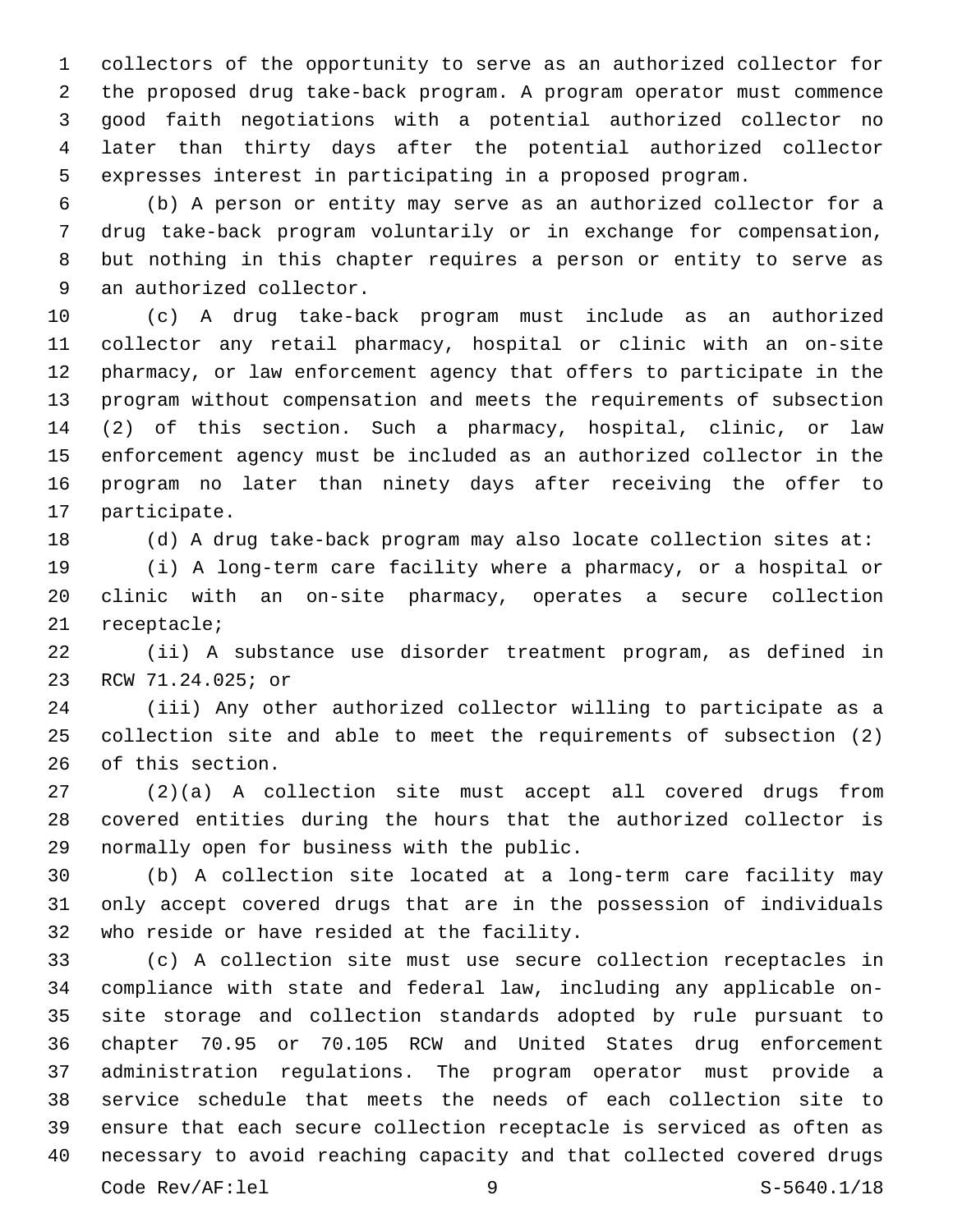are transported to final disposal in a timely manner, including a process for additional prompt collection service upon notification from the collection site. Secure collection receptacle signage must prominently display a toll-free telephone number and web site for the program so that members of the public may provide feedback on collection activities.6

 (d) An authorized collector must comply with applicable provisions of chapters 70.95 and 70.105 RCW, including rules adopted pursuant to those chapters that establish collection and transportation standards, and federal laws and regulations governing the handling of covered drugs, including United States drug 12 enforcement administration regulations.

 (3)(a) A drug take-back program's collection system must be safe, secure, and convenient on an ongoing, year-round basis and must provide equitable and reasonably convenient access for residents 16 across the state.

 (b) In establishing and operating a collection system, a program operator must give preference to locating collection sites at retail pharmacies, hospitals or clinics with on-site pharmacies, and law 20 enforcement agencies.

 (c)(i) Each population center must have a minimum of one collection site, plus one additional collection site for every fifty thousand residents of the city or town located within the population center. Collection sites must be geographically distributed to provide reasonably convenient and equitable access to all residents 26 of the population center.

 (ii) On islands and in areas outside of population centers, a collection site must be located at the site of each potential authorized collector that is regularly open to the public, unless the program operator demonstrates to the satisfaction of the department that a potential authorized collector is unqualified or unwilling to participate in the drug take-back program, in accordance with the 33 requirements of subsection (1) of this section.

 (iii) For purposes of this section, "population center" means a city or town and the unincorporated area within a ten-mile radius 36 from the center of the city or town.

 (d) A program operator must establish mail-back distribution locations or hold periodic collection events to supplement service to any area of the state that is underserved by collection sites, as determined by the department, in consultation with the local health Code Rev/AF:lel 10 S-5640.1/18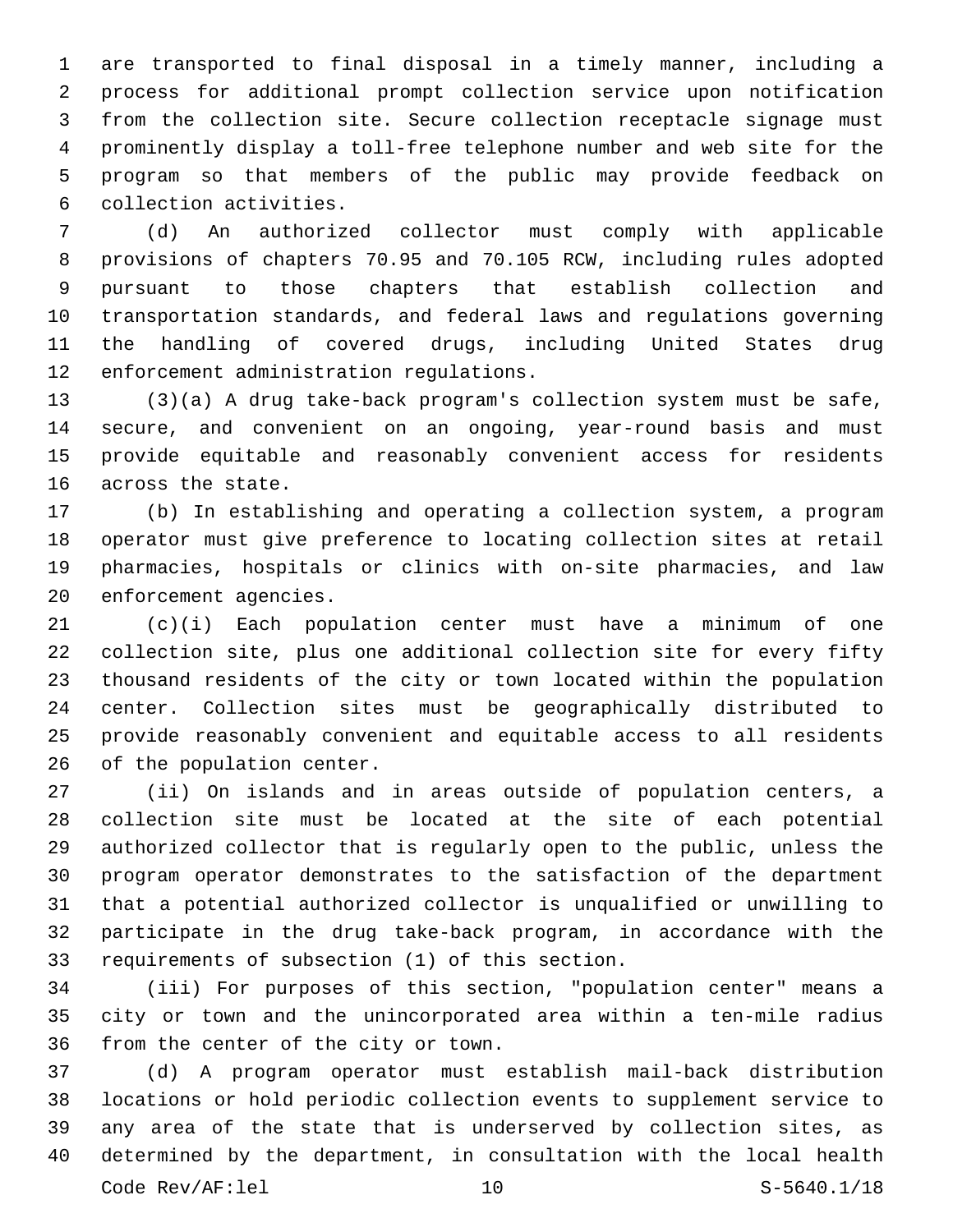jurisdiction. The program operator, in consultation with the department, local law enforcement, the local health jurisdiction, and the local community, must determine the number and locations of mail- back distribution locations or the frequency and location of these collections events, to be held at least twice a year, unless otherwise determined through consultation with the local community. The program must arrange any periodic collection events in advance with local law enforcement agencies and conduct periodic collection events in compliance with United States drug enforcement administration regulations and protocols and applicable state laws.

 (e) Upon request, a drug take-back program must provide a mail- back program free of charge to covered entities and to retail pharmacies that offer to distribute prepaid, preaddressed mailing envelopes for the drug take-back program. A drug take-back program must permit covered entities to request prepaid, preaddressed mailing envelopes through the program's web site, the program's toll-free telephone number, and a request to a pharmacist at a retail pharmacy 18 distributing the program's mailing envelopes.

 (f) The program operator must provide alternative collection methods for any covered drugs, other than controlled substances, that cannot be accepted or commingled with other covered drugs in secure collection receptacles, through a mail-back program, or at periodic collection events, to the extent permissible under applicable state and federal laws. The department shall review and approve of any alternative collection methods prior to their implementation.

 NEW SECTION. **Sec. 7.** DRUG TAKE-BACK PROGRAM PROMOTION. (1) A drug take-back program must develop and provide a system of promotion, education, and public outreach about the safe storage and secure collection of covered drugs. This system may include signage, written materials to be provided at the time of purchase or delivery of covered drugs, and advertising or other promotional materials. At a minimum, each program must:

 (a) Promote the safe storage of legend drugs and nonlegend drugs by residents before secure disposal through a drug take-back program;

 (b) Discourage residents from disposing of covered drugs in solid 36 waste collection, sewer, or septic systems;

 (c) Promote the use of the drug take-back program so that where and how to return covered drugs is widely understood by residents,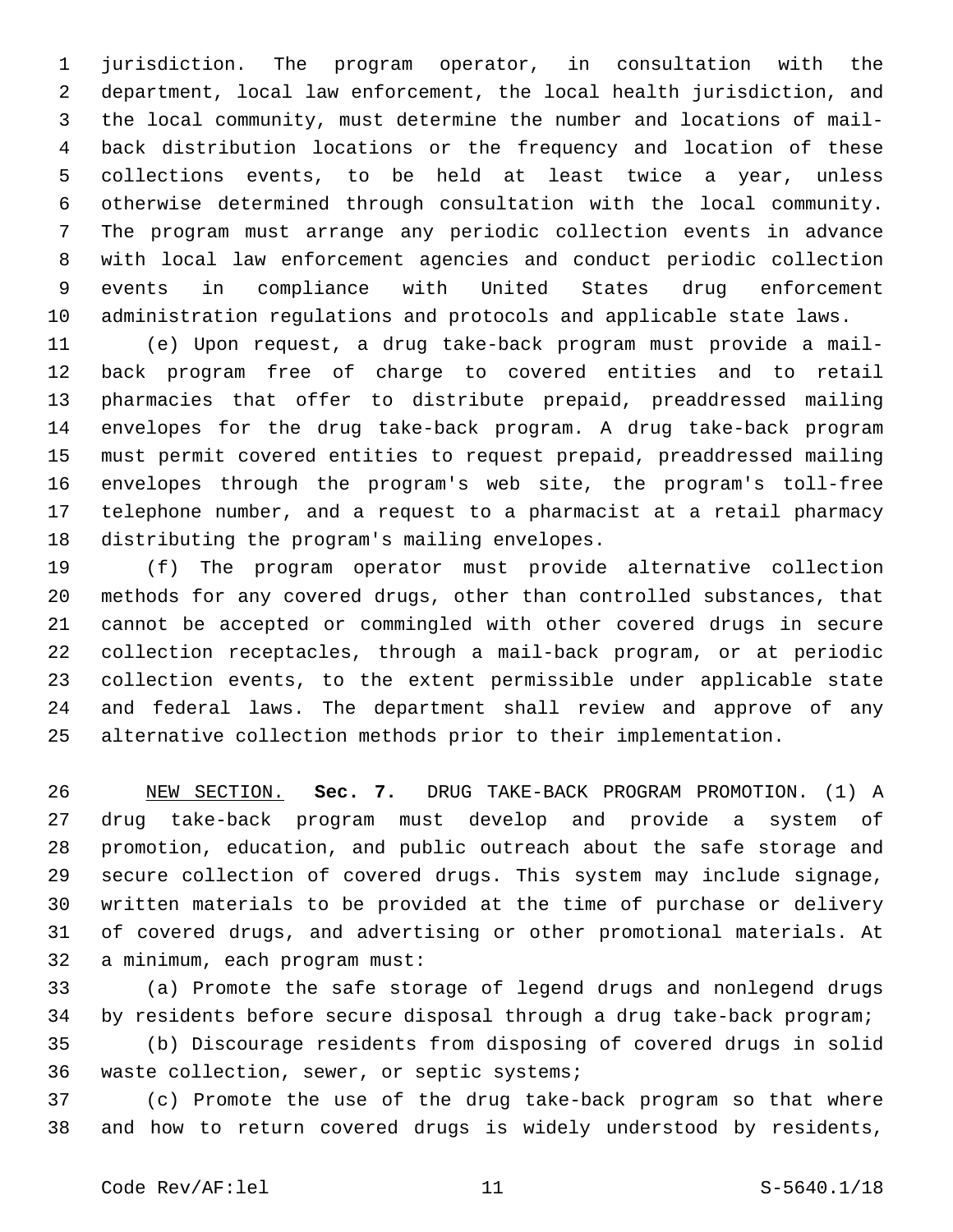pharmacists, retail pharmacies, health care facilities and providers, 2 veterinarians, and veterinary hospitals;

 (d) Establish a toll-free telephone number and web site publicizing collection options and collection sites and discouraging improper disposal practices for covered drugs, such as flushing them or placing them in the garbage;6

 (e) Prepare educational and outreach materials that: Promote safe storage of covered drugs; discourage the disposal of covered drugs in solid waste collection, sewer, or septic systems; and describe how to return covered drugs to the drug take-back program. The materials must use plain language and explanatory images to make collection services and discouraged disposal practices readily understandable to 13 all residents, including residents with limited English proficiency;

 (f) Disseminate the educational and outreach materials described in (e) of this subsection to pharmacies, health care facilities, and 16 other interested parties for dissemination to covered entities;

 (g) Work with authorized collectors to develop a readily recognizable, consistent design of collection receptacles, as well as clear, standardized instructions for covered entities on the use of collection receptacles. The department may provide guidance to program operators on the development of the instructions and design; and

 (h) Annually report on its promotion, outreach, and public education activities in its annual report required by section 10 of 25 this act.

 (2) If more than one drug take-back program is approved by the department, the programs must coordinate their promotional activities to ensure that all state residents can easily identify, understand, and access the collection services provided by any drug take-back program. Coordination efforts must include providing residents with a single toll-free telephone number and single web site to access information about collection services for every approved program.

 (3) Pharmacies and other entities that sell medication in the state are encouraged to promote secure disposal of covered drugs through the use of one or more approved drug take-back programs. Upon request, a pharmacy must provide materials explaining the use of approved drug take-back programs to its customers. The program operator must provide pharmacies with these materials upon request 39 and at no cost to the pharmacy.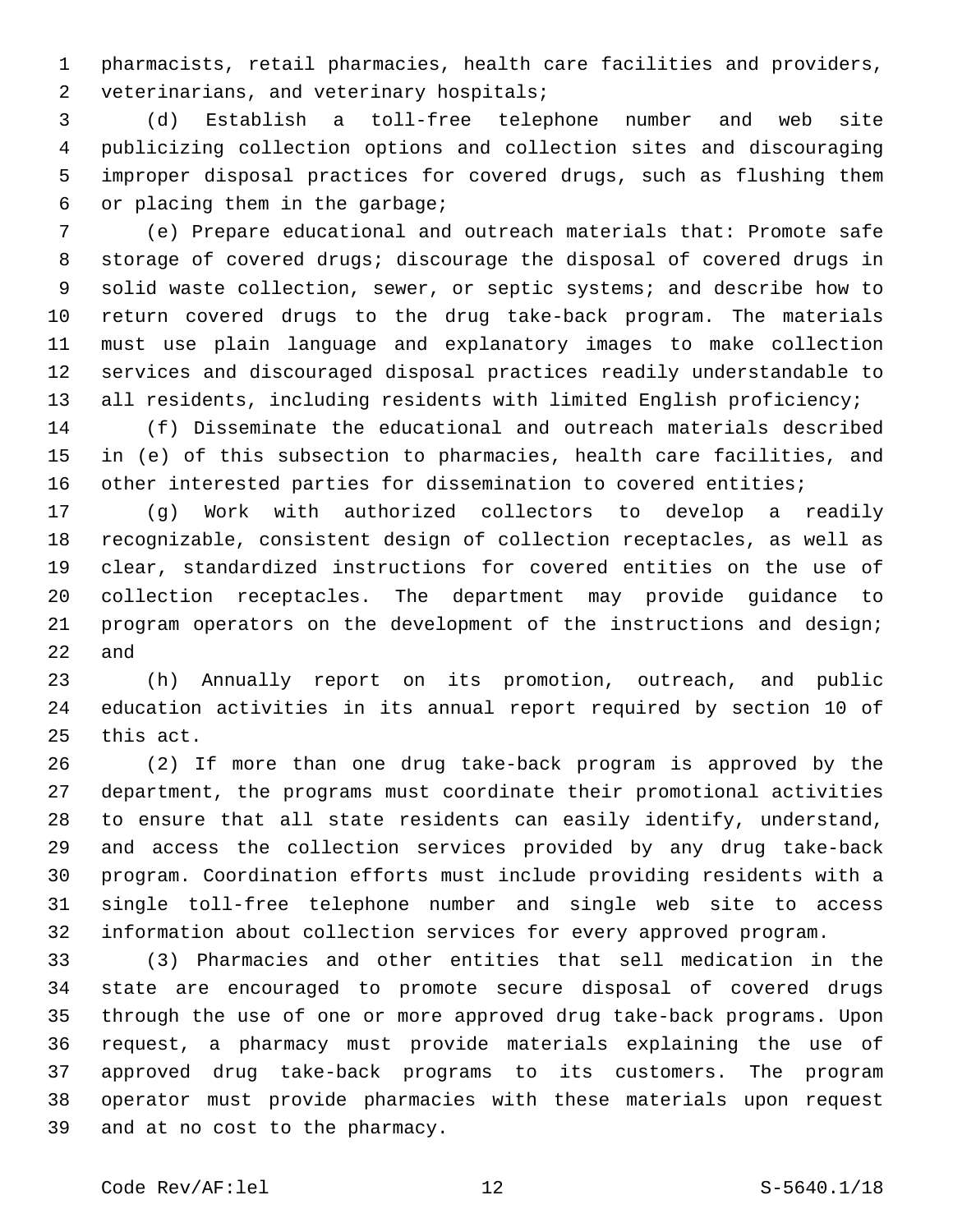(4) The department, the health care authority, the department of social and health services, the department of ecology, and any other state agency that is responsible for health, solid waste management, and wastewater treatment shall, through their standard educational methods, promote safe storage of prescription and nonprescription drugs by covered entities, secure disposal of covered drugs through a drug take-back program, and the toll-free telephone number and web site for approved drug take-back programs. Local health jurisdictions and local government agencies are encouraged to promote approved drug 10 take-back programs.

## 11 (5) The department:

 (a) Shall conduct a survey of covered entities and a survey of pharmacists, health care providers, and veterinarians who interact with covered entities on the use of medicines after the first full year of operation of the drug take-back program, and again every two years thereafter. Survey questions must: Measure consumer awareness of the drug take-back program; assess the extent to which collection 18 sites and other collection methods are convenient and easy to use; assess knowledge and attitudes about risks of abuse, poisonings, and overdoses from drugs used in the home; and assess covered entities' practices with respect to unused, unwanted, or expired drugs, both currently and prior to implementation of the drug take-back program; 23 and

 (b) May, upon review of results of public awareness surveys, direct a program operator for an approved drug take-back program to modify the program's promotion and outreach activities to better achieve widespread awareness among Washington state residents and health care professionals about where and how to return covered drugs 29 to the drug take-back program.

 NEW SECTION. **Sec. 8.** DISPOSAL AND HANDLING OF COVERED DRUGS. (1) Covered drugs collected under a drug take-back program must be disposed of at a permitted hazardous waste disposal facility that meets the requirements of 40 C.F.R. parts 264 and 265, as they exist on the effective date of this section.

 (2) If use of a hazardous waste disposal facility described in subsection (1) of this section is unfeasible based on cost, logistics, or other considerations, the department, in consultation with the department of ecology, may grant approval for a program operator to dispose of some or all collected covered drugs at a Code Rev/AF:lel 13 S-5640.1/18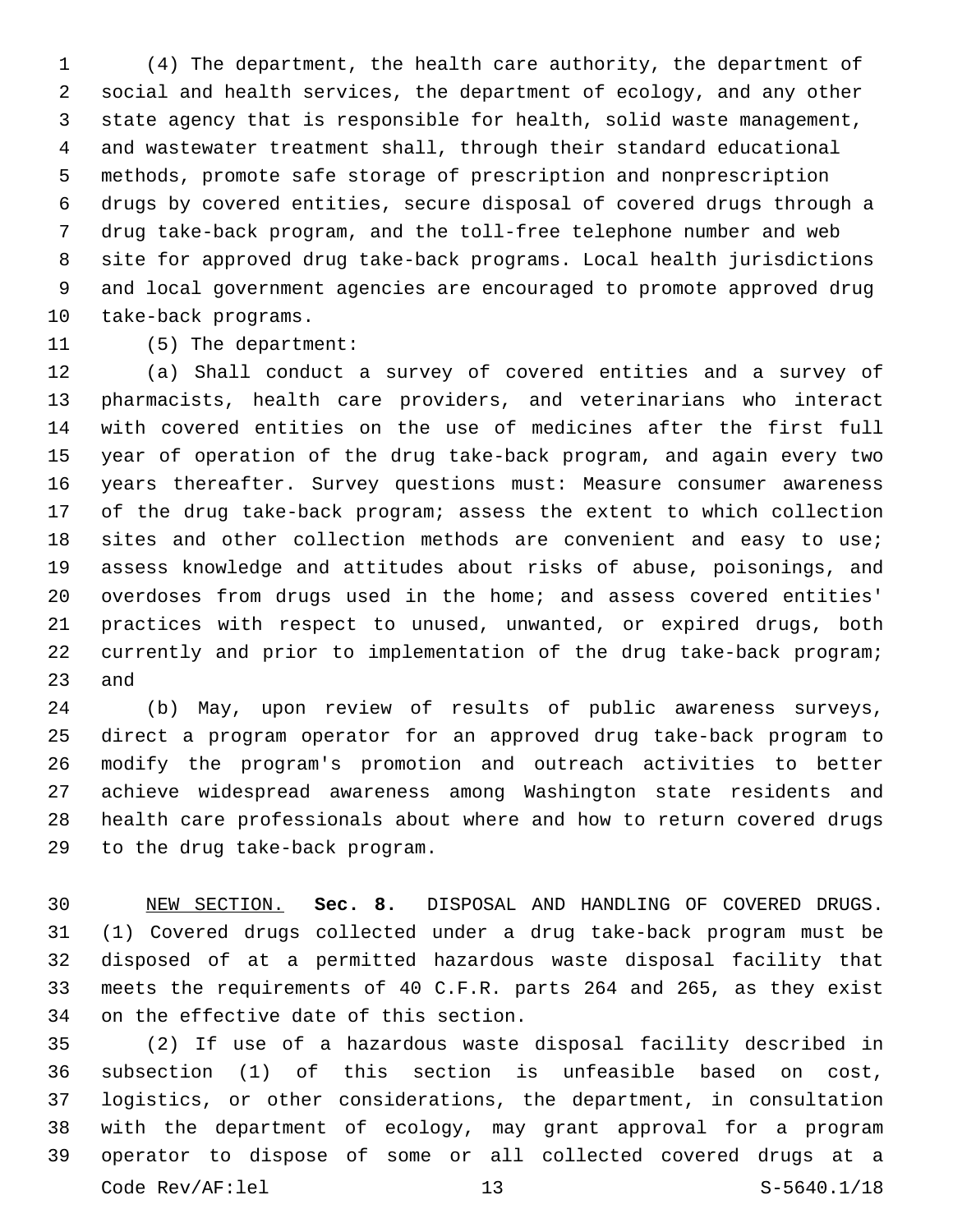permitted large municipal waste combustor facility that meets the requirements of 40 C.F.R. parts 60 and 62, as they exist on the 3 effective date of this section.

 (3) A program operator may petition the department for approval to use final disposal technologies or processes that provide superior environmental and human health protection than that provided by the technologies described in subsections (1) and (2) of this section, or equivalent protection at less cost. In reviewing a petition under this subsection, the department shall take into consideration regulations or guidance issued by the United States environmental protection agency on the disposal of pharmaceutical waste. The department, in consultation with the department of ecology, shall approve a disposal petition under this section if the disposal technology or processes described in the petition provides equivalent or superior protection in each of the following areas:

16 (a) Monitoring of any emissions or waste;

17 (b) Worker health and safety;

 (c) Air, water, or land emissions contributing to persistent, 19 bioaccumulative, and toxic pollution; and

(d) Overall impact to the environment and human health.

 (4) If a drug take-back program encounters a safety or security problem during collection, transportation, or disposal of covered drugs, the program operator must notify the department as soon as 24 practicable after encountering the problem.

 NEW SECTION. **Sec. 9.** PROGRAM FUNDING. (1) A covered manufacturer or group of covered manufacturers must pay all administrative and operational costs associated with establishing and implementing the drug take-back program in which they participate. Such administrative and operational costs include, but are not limited to: Collection and transportation supplies for each collection site; purchase of secure collection receptacles for each collection site; ongoing maintenance or replacement of secure collection receptacles when requested by authorized collectors; prepaid, preaddressed mailers; compensation of authorized collectors, if applicable; operation of periodic collection events, including the cost of law enforcement staff time; transportation of all collected covered drugs to final disposal; environmentally sound disposal of 38 all collected covered drugs in compliance with section 8 of this act; and program promotion and outreach.

Code Rev/AF:lel 14 S-5640.1/18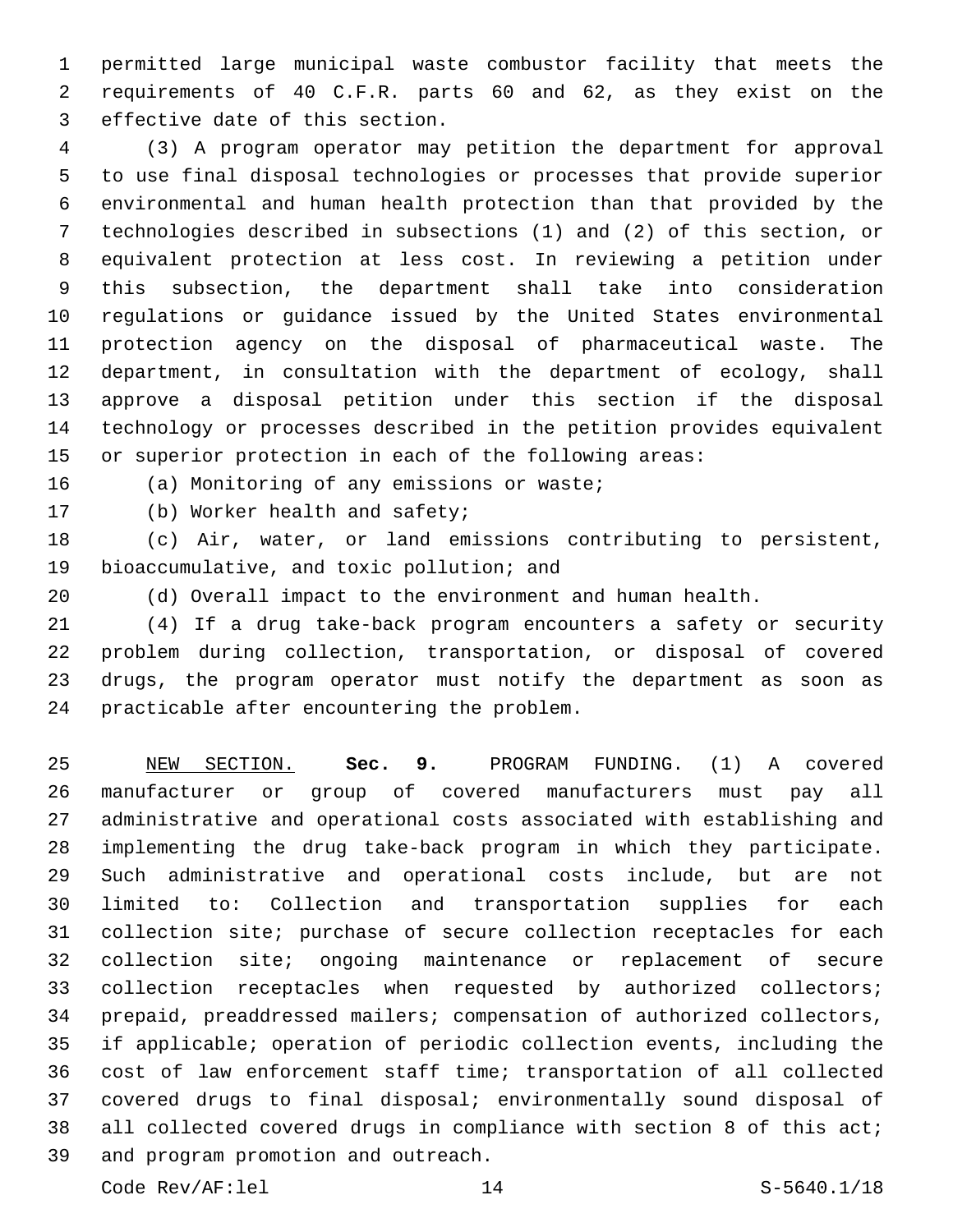(2) A program operator, covered manufacturer, authorized 2 collector, or other person may not charge:

 (a) A specific point-of-sale fee to consumers to recoup the costs of a drug take-back program; or4

 (b) A specific point-of-collection fee at the time covered drugs 6 are collected from covered entities.

 NEW SECTION. **Sec. 10.** ANNUAL PROGRAM REPORT. (1) By July 1st after the first full year of implementation, and each July 1st thereafter, a program operator must submit to the department a report describing implementation of the drug take-back program during the previous calendar year. The report must include:

 (a) A list of covered manufacturers participating in the drug 13 take-back program;

 (b) The amount, by weight, of covered drugs collected, including 15 the amount by weight from each collection method used;

 (c) The following details regarding the program's collection system: A list of collection sites with addresses; the number of mailers provided; locations where mailers were provided, if applicable; dates and locations of collection events held, if applicable; and the transporters and disposal facility or facilities used;

 (d) Whether any safety or security problems occurred during collection, transportation, or disposal of covered drugs, and if so, completed and anticipated changes to policies, procedures, or tracking mechanisms to address the problem and improve safety and 26 security;

 (e) A description of the public education, outreach, and 28 evaluation activities implemented;

 (f) A description of how collected packaging was recycled to the 30 extent feasible;

 (g) A summary of the program's goals for collection amounts and public awareness, the degree of success in meeting those goals, and if any goals have not been met, what effort will be made to achieve 34 those goals the following year; and

 (h) The program's annual expenditures, itemized by program 36 category.

 (2) Within thirty days after each annual period of operation of an approved drug take-back program, the program operator shall submit an annual collection amount report to the department that provides Code Rev/AF:lel 15 S-5640.1/18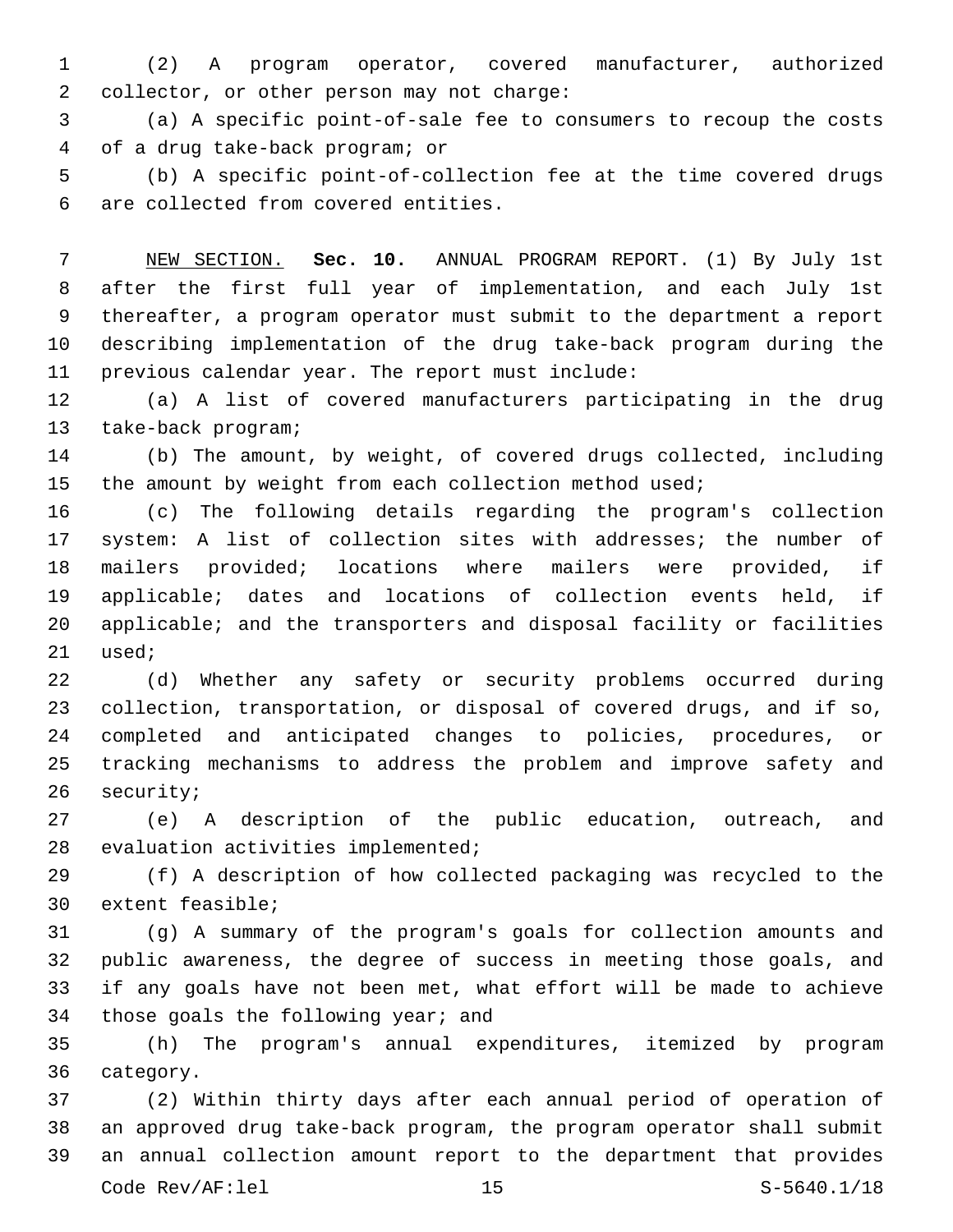the total amount, by weight, of covered drugs collected from each 2 collection site during the prior year.

 (3) The department shall make reports submitted under this section available to the public through the internet.

 NEW SECTION. **Sec. 11.** ENFORCEMENT AND PENALTIES. (1) The department may audit or inspect the activities and records of a drug take-back program to determine compliance with this chapter or investigate a complaint.

 (2)(a) The department shall send a written notice to a covered manufacturer that fails to participate in a drug take-back program as required by this chapter. The notice must provide a warning regarding 12 the penalties for violation of this chapter.

 (b) A covered manufacturer that receives a notice under this subsection (2) may be assessed a penalty if, sixty days after receipt of the notice, the covered manufacturer continues to sell a covered drug in or into the state without participating in a drug take-back 17 program approved under this chapter.

 (3)(a) The department may send a program operator a written notice warning of the penalties for noncompliance with this chapter if it determines that the program operator's drug take-back program is in violation of this chapter or does not conform to the proposal approved by the department. The department may assess a penalty on the program operator and participating covered manufacturers if the program does not come into compliance by thirty days after receipt of 25 the notice.

 (b) The department may immediately suspend operation of a drug take-back program and assess a penalty if it determines that the program is in violation of this chapter and the violation creates a condition that, in the judgment of the department, constitutes an immediate hazard to the public or the environment.

 (4)(a) The department shall send a written notice to a drug wholesaler or a retail pharmacy that fails to provide a list of drug manufacturers to the department as required by section 4 of this act. The notice must provide a warning regarding the penalties for 35 violation of this chapter.

 (b) A drug wholesaler or retail pharmacy that receives a notice under this subsection may be assessed a penalty if, sixty days after receipt of the notice, the drug wholesaler or retail pharmacy fails 39 to provide a list of drug manufacturers.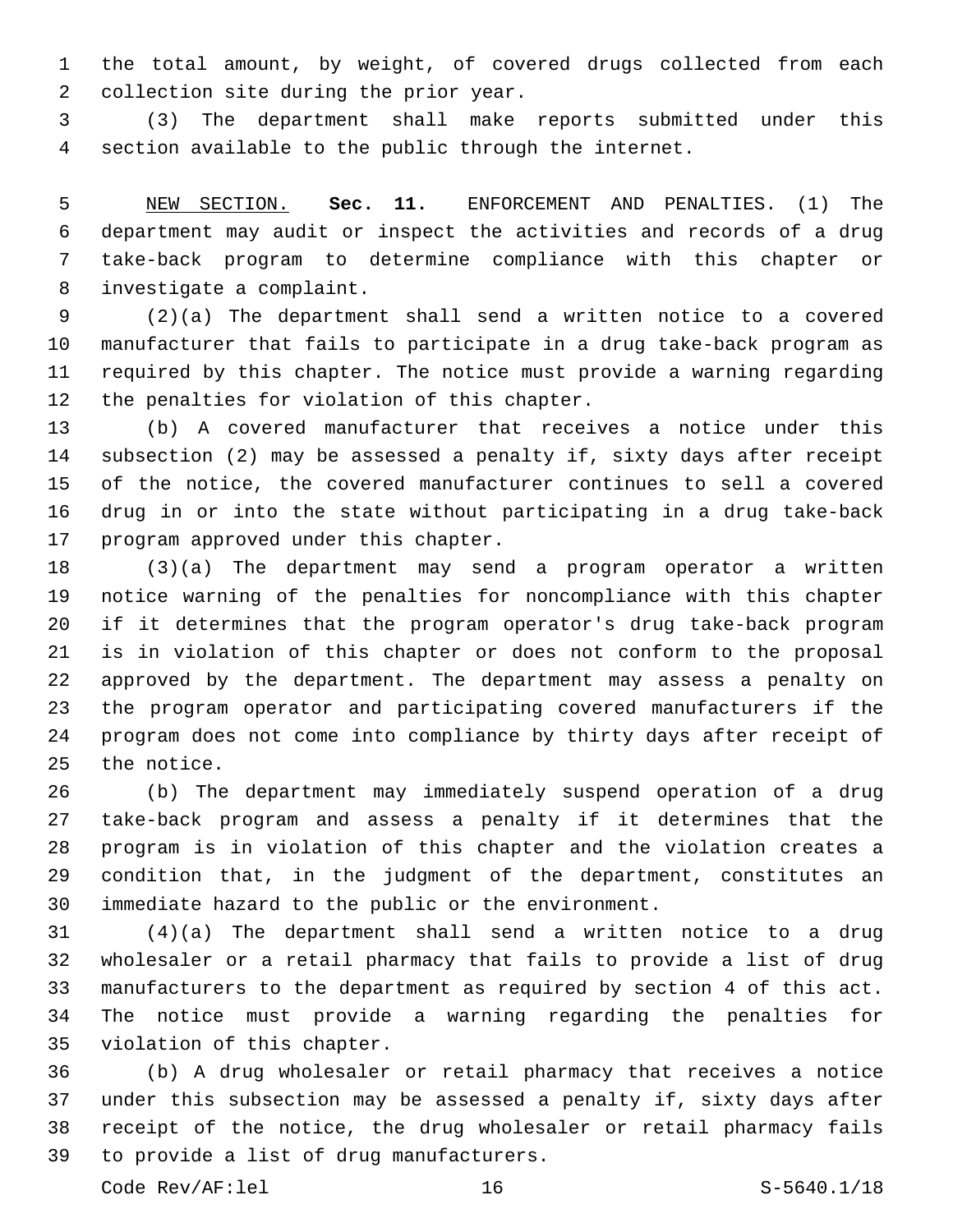(5) In enforcing the requirements of this chapter, the 2 department:

(a) May require an informal administrative conference;

 (b) May require a person or entity to engage in or refrain from engaging in certain activities pertaining to this chapter;

 (c) May, in accordance with RCW 43.70.095, assess a civil fine of up to two thousand dollars. Each day upon which a violation occurs or is permitted to continue constitutes a separate violation. In determining the appropriate amount of the fine, the department shall consider the extent of harm caused by the violation, the nature and persistence of the violation, the frequency of past violations, any action taken to mitigate the violation, and the financial burden to 13 the entity in violation; and

 (d) May not prohibit a covered manufacturer from selling a drug 15 in or into the state of Washington.

 NEW SECTION. **Sec. 12.** DEPARTMENT FEE. (1)(a) By July 1, 2019, the department shall: Determine its costs for the administration, oversight, and enforcement of the requirements of this chapter, including the survey required under section 20 of this act; pursuant to RCW 43.70.250, set fees at a level sufficient to recover the costs associated with administration, oversight, and enforcement; and adopt rules establishing requirements for program operator proposals.

 (b) The department shall not impose any fees in excess of its actual administrative, oversight, and enforcement costs. The fees collected from each program operator in calendar year 2020 and any subsequent year may not exceed ten percent of the program's annual expenditures as reported to the department in the annual report required by section 10 of this act and determined by the department.

 (c) Adjustments to the department's fees may be made annually and shall not exceed actual administration, oversight, and enforcement costs. Adjustments for inflation may not exceed the percentage change in the consumer price index for all urban consumers in the United States as calculated by the United States department of labor as averaged by city for the twelve-month period ending with June of the 35 previous year.

 (d) The department shall collect fees from each program operator 37 by October 1, 2019, and annually thereafter.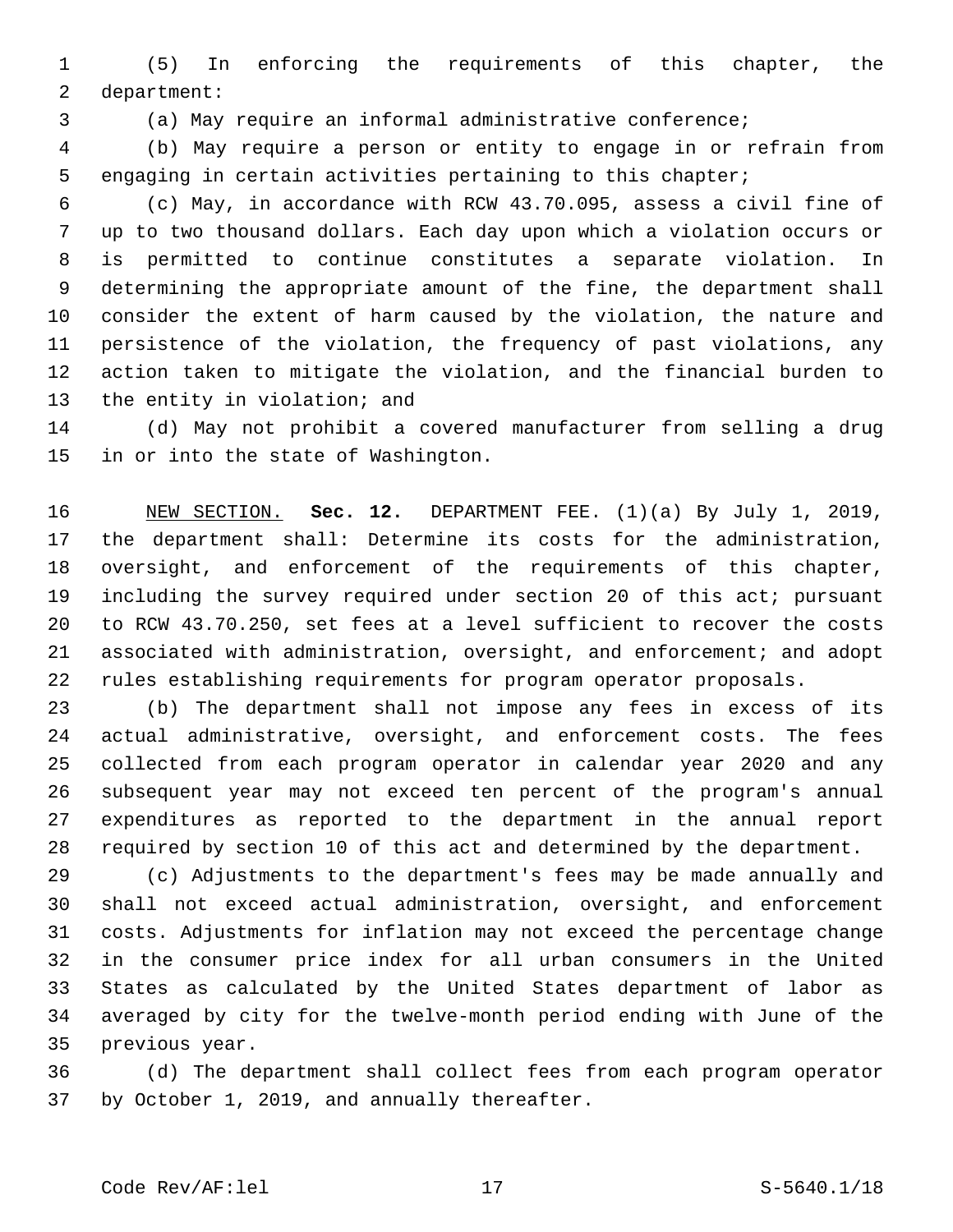(2) All fees collected under this section must be deposited in the secure drug take-back program account established in section 13 3 of this act.

 NEW SECTION. **Sec. 13.** SECURE DRUG TAKE-BACK PROGRAM ACCOUNT. The secure drug take-back program account is created in the state treasury. All receipts received by the department under this chapter must be deposited in the account. Moneys in the account may be spent only after appropriation. Expenditures from the account may be used by the department only for administering and enforcing this chapter.

 NEW SECTION. **Sec. 14.** ANTITRUST IMMUNITY. The activities authorized by this chapter require collaboration among covered manufacturers. These activities will enable safe and secure collection and disposal of covered drugs in Washington state and are therefore in the best interest of the public. The benefits of collaboration, together with active state supervision, outweigh potential adverse impacts. Therefore, the legislature intends to exempt from state antitrust laws, and provide immunity through the state action doctrine from federal antitrust laws, activities that are undertaken, reviewed, and approved by the department pursuant to this chapter that might otherwise be constrained by such laws. The legislature does not intend and does not authorize any person or entity to engage in activities not provided for by this chapter, and the legislature neither exempts nor provides immunity for such activities.

 NEW SECTION. **Sec. 15.** FEDERAL LAW. This chapter is void if a federal law, or a combination of federal laws, takes effect that establishes a national program for the collection of covered drugs that substantially meets the intent of this chapter, including the creation of a funding mechanism for collection, transportation, and proper disposal of all covered drugs in the United States.

 NEW SECTION. **Sec. 16.** LOCAL LAWS. (1)(a) For a period of twelve months after a drug take-back program approved under section 5 of this act begins operating, a county may enforce a grandfathered ordinance. During that twelve-month period, if a county determines that a covered manufacturer is in compliance with its grandfathered ordinance, the department shall find the covered manufacturer in Code Rev/AF:lel 18 S-5640.1/18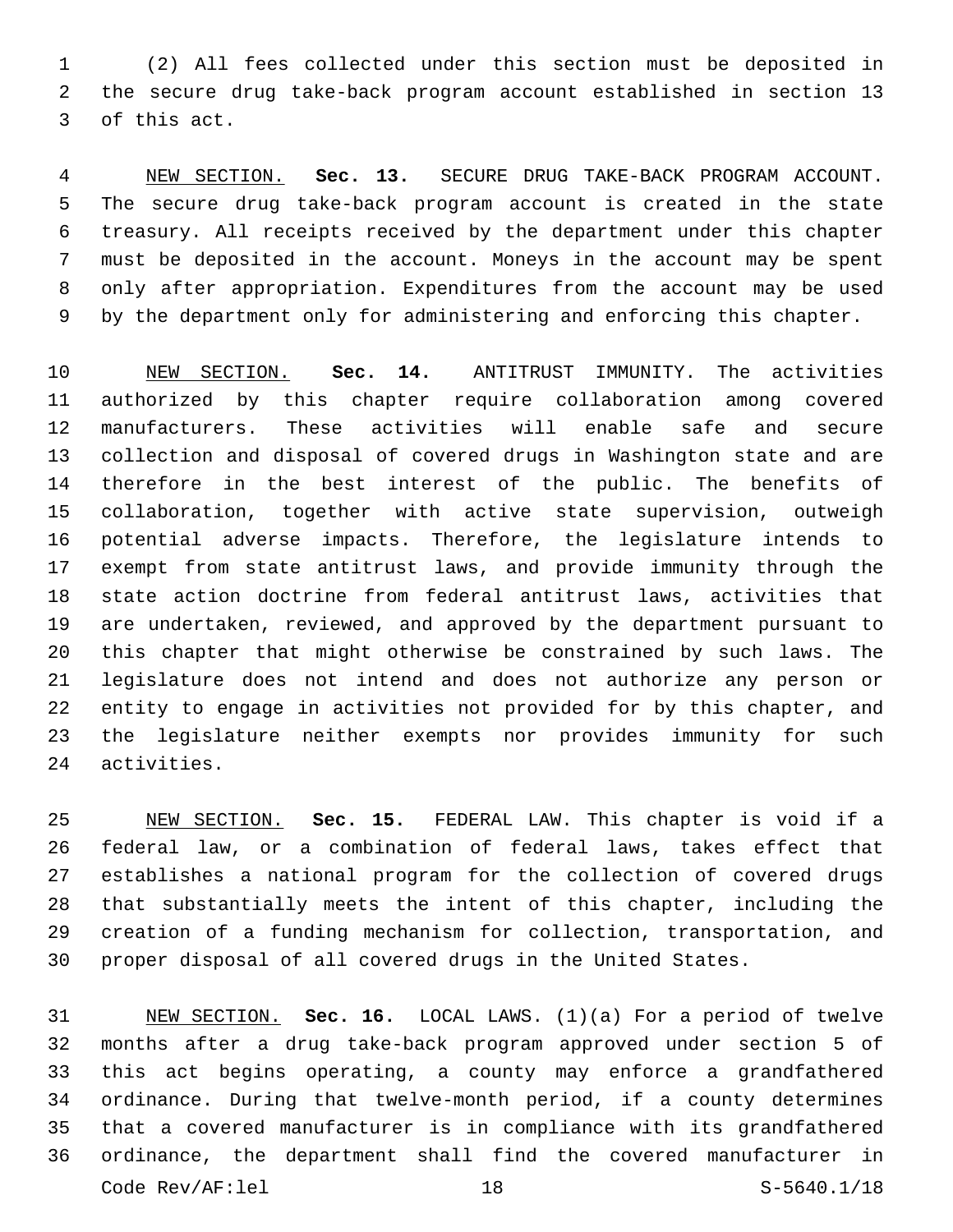compliance with the requirements of this chapter with respect to that 2 county.

 (b) In any county enforcing a grandfathered ordinance as described in (a) of this subsection, the program operator of an approved drug take-back program must work with the county and the department to incorporate the local program into the approved drug take-back program on or before the end of the twelve-month period.

 (2) After the effective date of this section, a political subdivision may not enact or enforce a local ordinance that requires a retail pharmacy, clinic, hospital, or local law enforcement agency to provide for collection and disposal of covered drugs from covered 12 entities.

 (3) At the end of the twelve-month period provided in subsection (1) of this section, this chapter preempts all existing or future laws enacted by a county, city, town, or other political subdivision of the state regarding a drug take-back program or other program for the collection, transportation, and disposal of covered drugs, or promotion, education, and public outreach relating to such a program.

 (4) For purposes of this section, "grandfathered ordinance" means a pharmaceutical product stewardship or drug take-back ordinance that: (a) Is in effect on the effective date of this section; and (b) the department determines meets or exceeds the requirements of this chapter with respect to safe and secure collection and disposal of unwanted medicines from residents, including the types of drugs covered by the program, the convenience of the collection system for 26 residents, and required promotion of the program.

 NEW SECTION. **Sec. 17.** PUBLIC DISCLOSURE. Proprietary information submitted to the department under this chapter is exempt from public disclosure under RCW 42.56.270. The department may use and disclose such information in summary or aggregated form that does not directly or indirectly identify financial, production, or sales data of an individual covered manufacturer or drug take-back organization.

 NEW SECTION. **Sec. 18.** RULE MAKING. The department shall adopt any rules necessary to implement and enforce this chapter.

 NEW SECTION. **Sec. 19.** REPORT TO LEGISLATURE. (1) No later than thirty days after the department first approves a drug take-back Code Rev/AF:lel 19 S-5640.1/18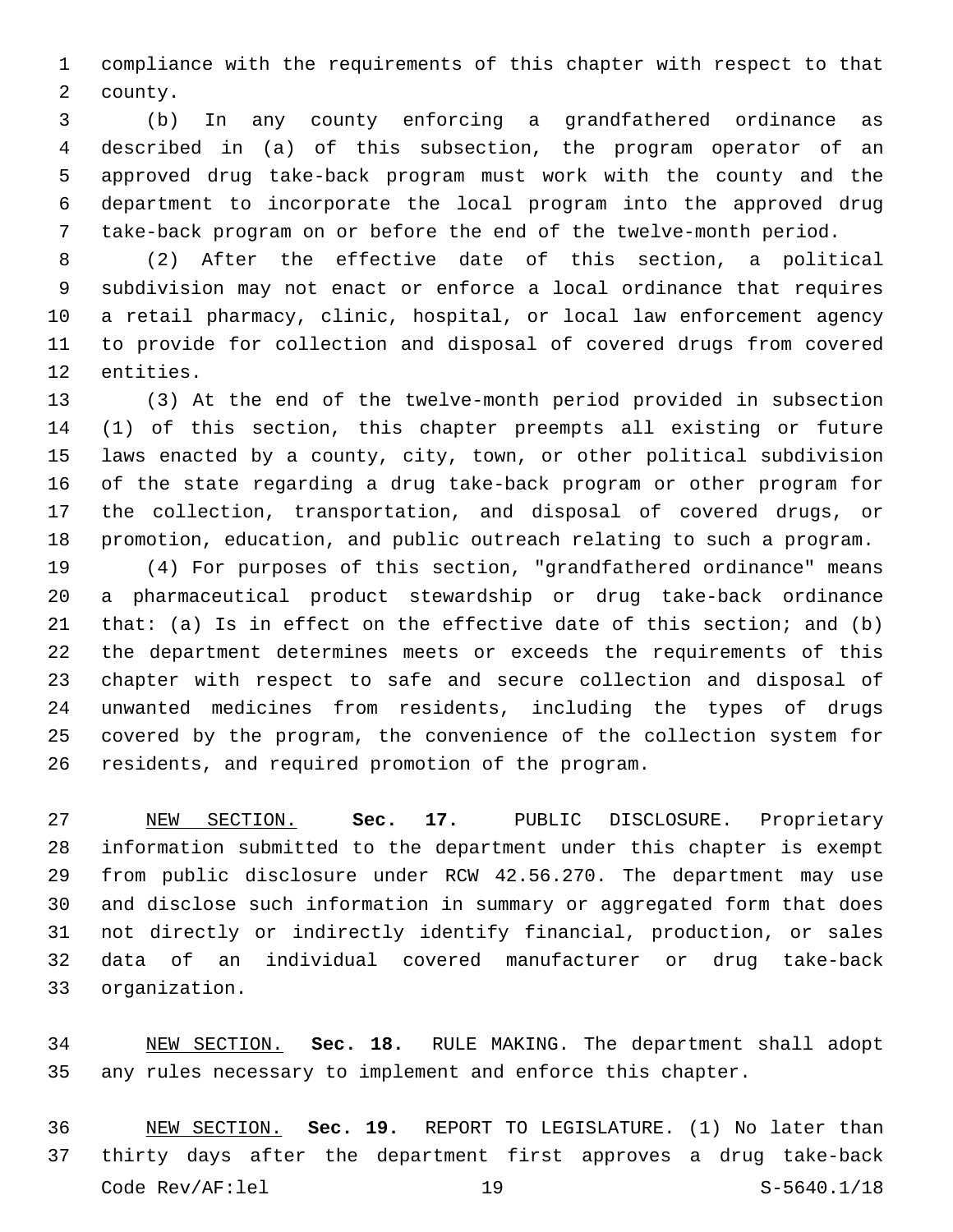program under section 5 of this act, the department shall submit an update to the legislature describing rules adopted under this chapter 3 and the approved drug take-back program.

 (2) By November 15th after the first full year of operation of an approved drug take-back program and biennially thereafter, the department shall submit a report to the legislature. The report must:

(a) Describe the status of approved drug take-back programs;

 (b) Evaluate the secure medicine collection and disposal system and the program promotion, education, and public outreach 10 requirements established by this chapter;

 (c) Evaluate, in conjunction with an academic institution that is not an agency of the state and is qualified to conduct and evaluate research relating to prescription and nonprescription drug use and abuse and environmental impact, to the extent feasible, the impact of approved drug take-back programs on: Awareness and compliance of residents with safe storage of medicines in the home and secure disposal of covered drugs; rates of misuse, abuse, overdoses, and poisonings from prescription and nonprescription drugs; and diversions of covered drugs from sewer, solid waste, and septic systems. To conduct this evaluation, the department and the academic institution may rely on available data sources, including the public awareness surveys required under this chapter, and the prescription drug monitoring program and public health surveys such as the Washington state healthy youth survey. The department and the academic institution may also consult with other state and local 26 agencies and interested stakeholders; and

(d) Provide any recommendations for legislation.

 NEW SECTION. **Sec. 20.** (1)(a) The department shall contract with the statewide program of poison and drug information services identified in RCW 18.76.030 to conduct a survey of residents to measure whether the secure medicine collection and disposal system and the program promotion, education, and public outreach requirements established in this chapter have led to statistically significant changes in: (i) Resident attitudes and behavior on safe storage and secure disposal of prescription and nonprescription medications used in the home; and (ii) the rates of abuse or misuse of or accidental exposure to prescription and nonprescription drugs.

 (b) The survey of residents must include telephone follow-up with users of the program's emergency telephone service. The survey must Code Rev/AF:lel 20 S-5640.1/18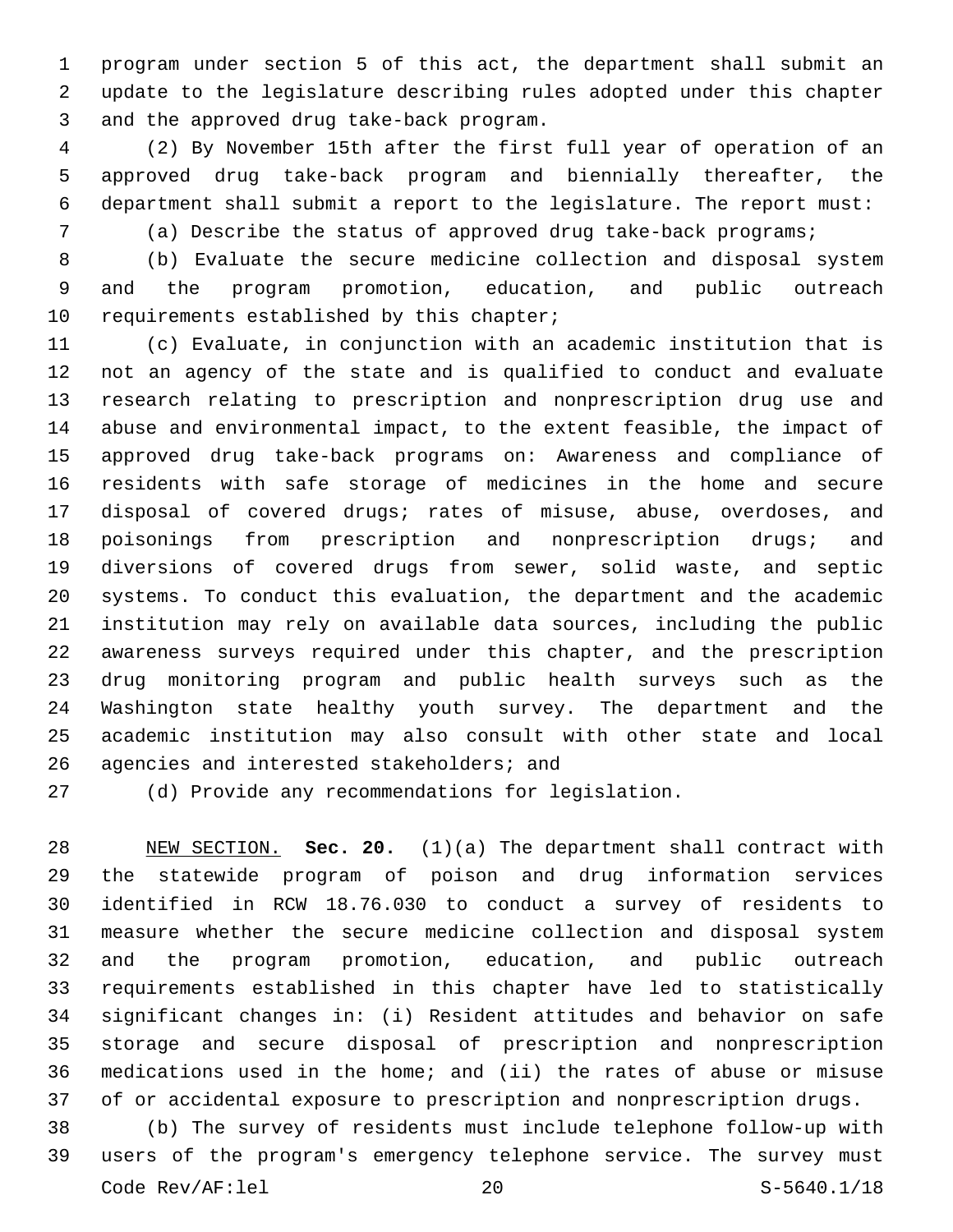be conducted before the secure medicine collection and disposal system is implemented and again no earlier than four years after the 3 system is implemented.

 (2) The statewide program of poison and drug information services shall report the survey results to the legislature and the department of health within six months of completion of the survey.

7 (3) This section expires July 1, 2026.

 **Sec. 21.** RCW 42.56.270 and 2017 c 317 s 17 are each amended to 9 read as follows:

 The following financial, commercial, and proprietary information 11 is exempt from disclosure under this chapter:

 (1) Valuable formulae, designs, drawings, computer source code or object code, and research data obtained by any agency within five years of the request for disclosure when disclosure would produce 15 private gain and public loss;

 (2) Financial information supplied by or on behalf of a person, firm, or corporation for the purpose of qualifying to submit a bid or proposal for (a) a ferry system construction or repair contract as required by RCW 47.60.680 through 47.60.750 or (b) highway construction or improvement as required by RCW 47.28.070;

 (3) Financial and commercial information and records supplied by private persons pertaining to export services provided under chapters 43.163 and 53.31 RCW, and by persons pertaining to export projects under RCW 43.23.035;24

 (4) Financial and commercial information and records supplied by businesses or individuals during application for loans or program services provided by chapters 43.325, 43.163, 43.160, 43.330, and 43.168 RCW, or during application for economic development loans or program services provided by any local agency;

 (5) Financial information, business plans, examination reports, and any information produced or obtained in evaluating or examining a business and industrial development corporation organized or seeking 33 certification under chapter 31.24 RCW;

 (6) Financial and commercial information supplied to the state investment board by any person when the information relates to the investment of public trust or retirement funds and when disclosure would result in loss to such funds or in private loss to the 38 providers of this information;

 (7) Financial and valuable trade information under RCW 51.36.120; Code Rev/AF:lel 21 S-5640.1/18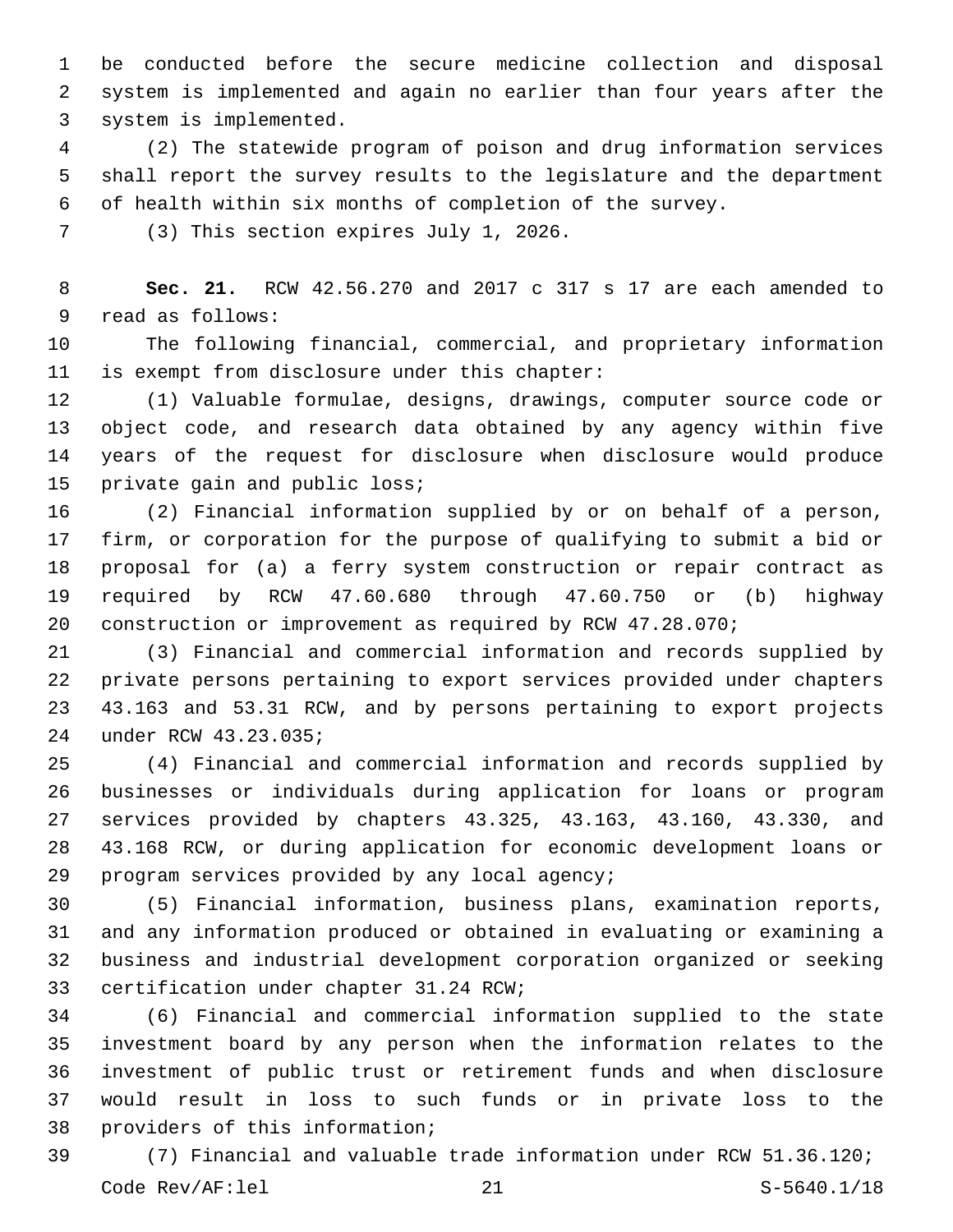(8) Financial, commercial, operations, and technical and research information and data submitted to or obtained by the clean Washington center in applications for, or delivery of, program services under 4 chapter 70.95H RCW;

 (9) Financial and commercial information requested by the public stadium authority from any person or organization that leases or uses the stadium and exhibition center as defined in RCW 36.102.010;

 (10)(a) Financial information, including but not limited to account numbers and values, and other identification numbers supplied by or on behalf of a person, firm, corporation, limited liability company, partnership, or other entity related to an application for a horse racing license submitted pursuant to RCW 67.16.260(1)(b), marijuana producer, processor, or retailer license, liquor license, 14 gambling license, or lottery retail license;

 (b) Internal control documents, independent auditors' reports and financial statements, and supporting documents: (i) Of house-banked social card game licensees required by the gambling commission pursuant to rules adopted under chapter 9.46 RCW; or (ii) submitted by tribes with an approved tribal/state compact for class III gaming;

 (11) Proprietary data, trade secrets, or other information that relates to: (a) A vendor's unique methods of conducting business; (b) data unique to the product or services of the vendor; or (c) determining prices or rates to be charged for services, submitted by any vendor to the department of social and health services for purposes of the development, acquisition, or implementation of state purchased health care as defined in RCW 41.05.011;

 (12)(a) When supplied to and in the records of the department of 28 commerce:

 (i) Financial and proprietary information collected from any person and provided to the department of commerce pursuant to RCW 31 43.330.050(8); and

 (ii) Financial or proprietary information collected from any person and provided to the department of commerce or the office of the governor in connection with the siting, recruitment, expansion, retention, or relocation of that person's business and until a siting decision is made, identifying information of any person supplying information under this subsection and the locations being considered for siting, relocation, or expansion of a business;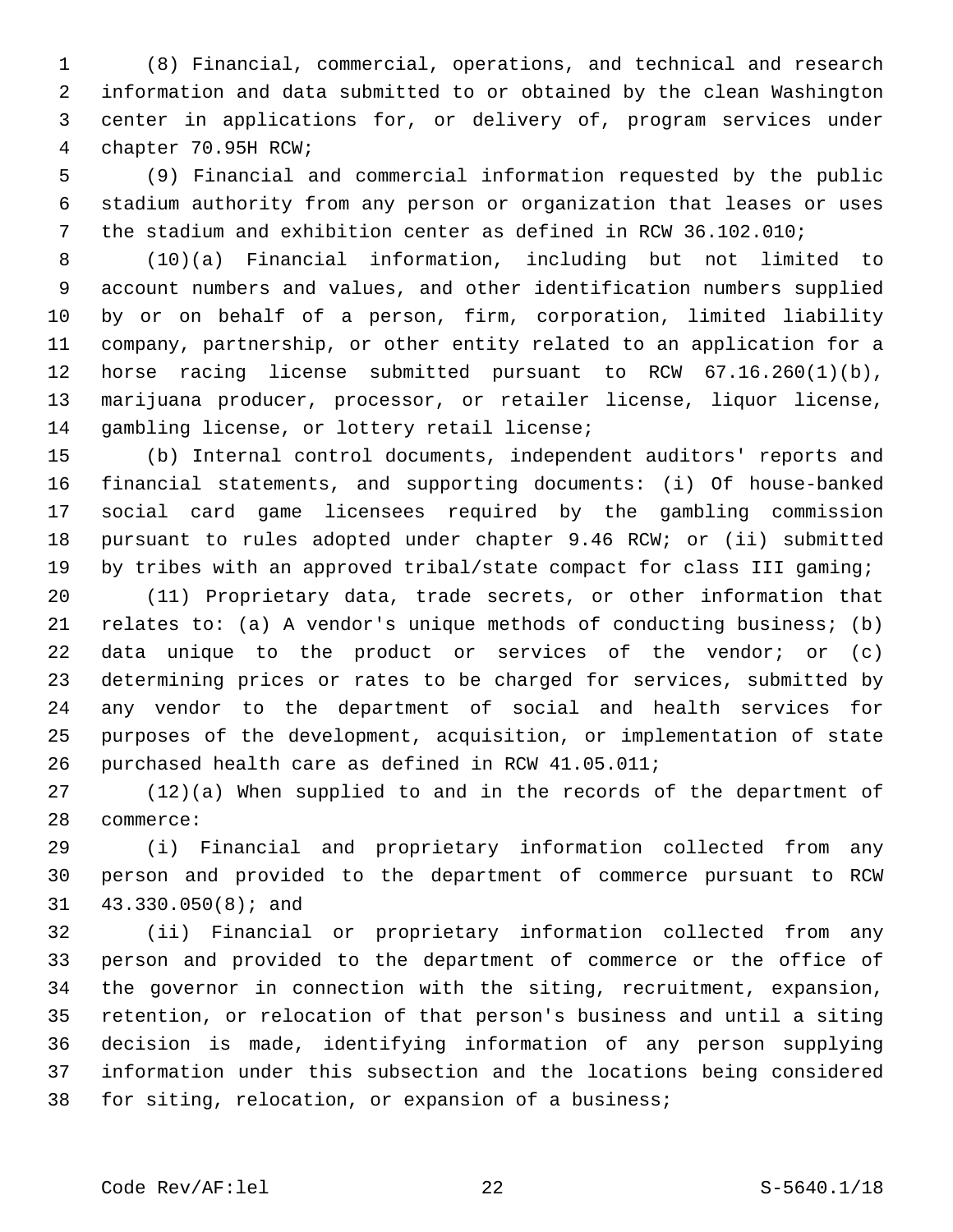(b) When developed by the department of commerce based on information as described in (a)(i) of this subsection, any work 3 product is not exempt from disclosure;

 (c) For the purposes of this subsection, "siting decision" means 5 the decision to acquire or not to acquire a site;

 (d) If there is no written contact for a period of sixty days to the department of commerce from a person connected with siting, recruitment, expansion, retention, or relocation of that person's business, information described in (a)(ii) of this subsection will be 10 available to the public under this chapter;

 (13) Financial and proprietary information submitted to or obtained by the department of ecology or the authority created under chapter 70.95N RCW to implement chapter 70.95N RCW;

 (14) Financial, commercial, operations, and technical and research information and data submitted to or obtained by the life sciences discovery fund authority in applications for, or delivery of, grants under chapter 43.350 RCW, to the extent that such information, if revealed, would reasonably be expected to result in private loss to the providers of this information;

 (15) Financial and commercial information provided as evidence to the department of licensing as required by RCW 19.112.110 or 19.112.120, except information disclosed in aggregate form that does not permit the identification of information related to individual 24 fuel licensees;

 (16) Any production records, mineral assessments, and trade secrets submitted by a permit holder, mine operator, or landowner to the department of natural resources under RCW 78.44.085;

 (17)(a) Farm plans developed by conservation districts, unless permission to release the farm plan is granted by the landowner or operator who requested the plan, or the farm plan is used for the 31 application or issuance of a permit;

 (b) Farm plans developed under chapter 90.48 RCW and not under the federal clean water act, 33 U.S.C. Sec. 1251 et seq., are subject to RCW 42.56.610 and 90.64.190;34

 (18) Financial, commercial, operations, and technical and research information and data submitted to or obtained by a health sciences and services authority in applications for, or delivery of, grants under RCW 35.104.010 through 35.104.060, to the extent that such information, if revealed, would reasonably be expected to result 40 in private loss to providers of this information;

Code Rev/AF:lel 23 S-5640.1/18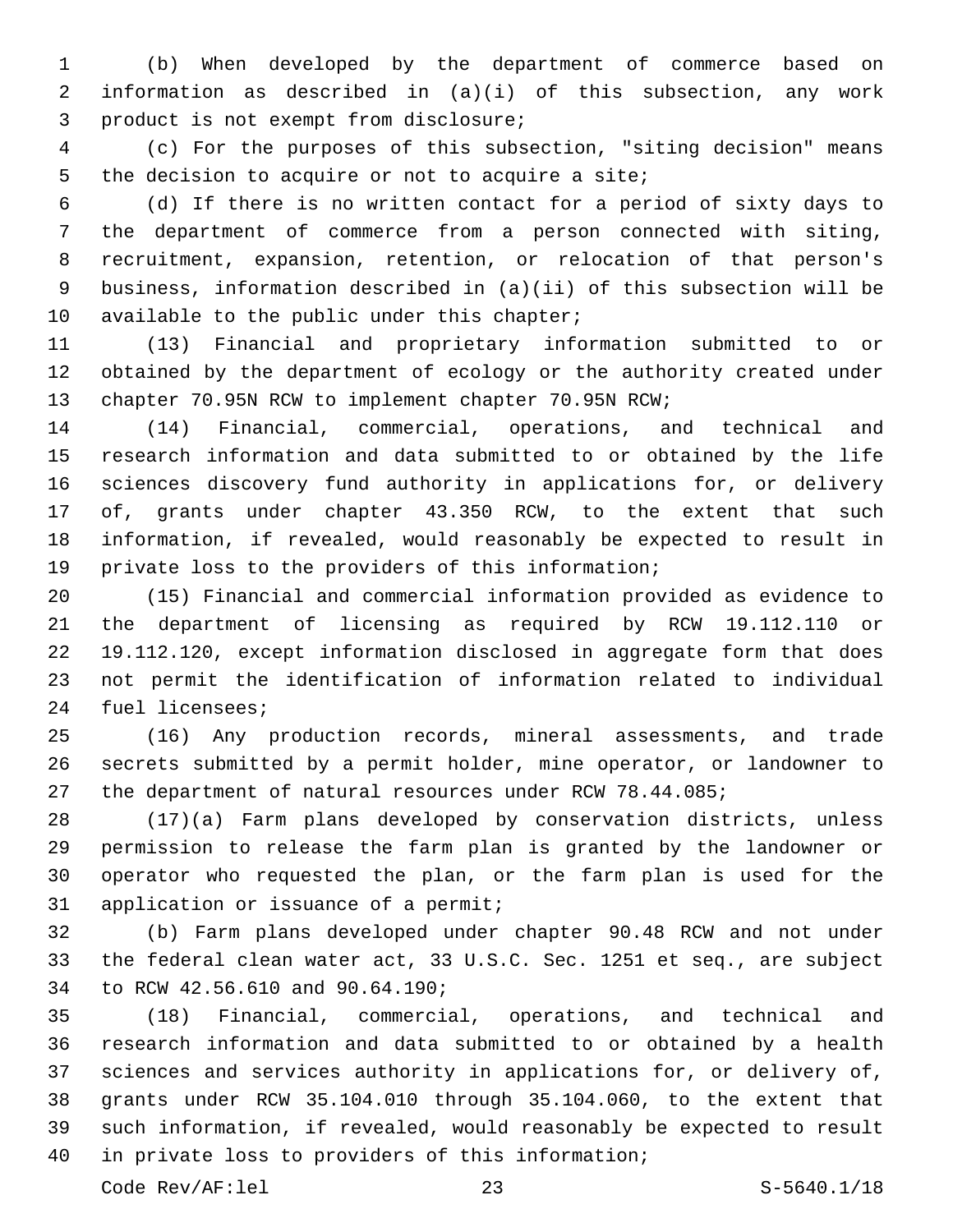(19) Information gathered under chapter 19.85 RCW or RCW 34.05.328 that can be identified to a particular business;

 (20) Financial and commercial information submitted to or obtained by the University of Washington, other than information the university is required to disclose under RCW 28B.20.150, when the information relates to investments in private funds, to the extent that such information, if revealed, would reasonably be expected to result in loss to the University of Washington consolidated endowment fund or to result in private loss to the providers of this 10 information;

 (21) Market share data submitted by a manufacturer under RCW  $12 \quad 70.95N.190(4);$ 

 (22) Financial information supplied to the department of financial institutions or to a portal under RCW 21.20.883, when filed by or on behalf of an issuer of securities for the purpose of obtaining the exemption from state securities registration for small securities offerings provided under RCW 21.20.880 or when filed by or on behalf of an investor for the purpose of purchasing such 19 securities;

 (23) Unaggregated or individual notices of a transfer of crude oil that is financial, proprietary, or commercial information, submitted to the department of ecology pursuant to RCW 90.56.565(1)(a), and that is in the possession of the department of ecology or any entity with which the department of ecology has shared 25 the notice pursuant to RCW 90.56.565;

 (24) Financial institution and retirement account information, and building security plan information, supplied to the liquor and cannabis board pursuant to RCW 69.50.325, 69.50.331, 69.50.342, and 69.50.345, when filed by or on behalf of a licensee or prospective licensee for the purpose of obtaining, maintaining, or renewing a license to produce, process, transport, or sell marijuana as allowed 32 under chapter 69.50 RCW;

 (25) Marijuana transport information, vehicle and driver identification data, and account numbers or unique access identifiers issued to private entities for traceability system access, submitted by an individual or business to the liquor and cannabis board under the requirements of RCW 69.50.325, 69.50.331, 69.50.342, and 69.50.345 for the purpose of marijuana product traceability. Disclosure to local, state, and federal officials is not considered 40 public disclosure for purposes of this section;

Code Rev/AF:lel 24 S-5640.1/18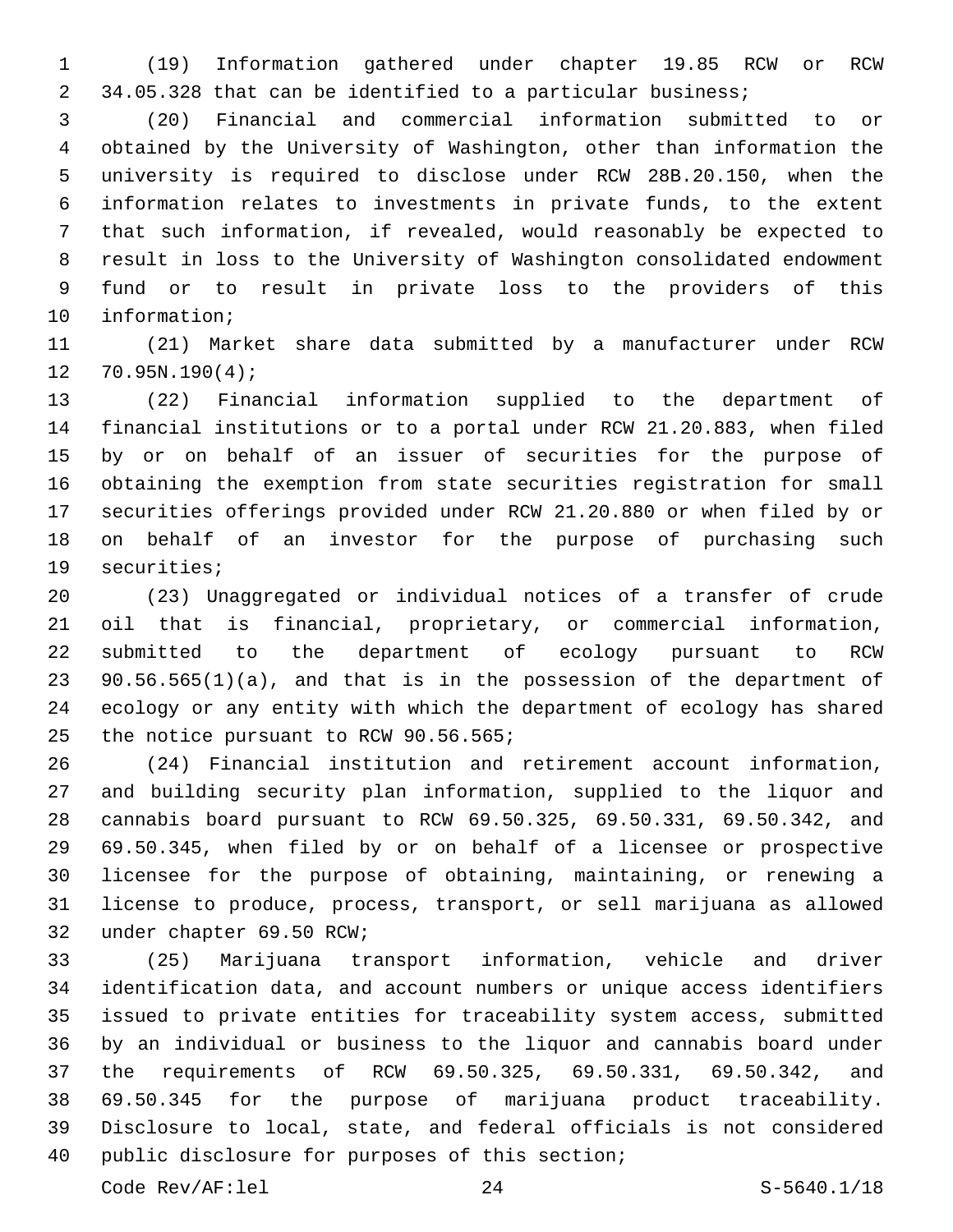(26) Financial and commercial information submitted to or obtained by the retirement board of any city that is responsible for the management of an employees' retirement system pursuant to the authority of chapter 35.39 RCW, when the information relates to investments in private funds, to the extent that such information, if revealed, would reasonably be expected to result in loss to the retirement fund or to result in private loss to the providers of this information except that (a) the names and commitment amounts of the private funds in which retirement funds are invested and (b) the aggregate quarterly performance results for a retirement fund's portfolio of investments in such funds are subject to disclosure;

 (27) Proprietary financial, commercial, operations, and technical and research information and data submitted to or obtained by the liquor and cannabis board in applications for marijuana research licenses under RCW 69.50.372, or in reports submitted by marijuana research licensees in accordance with rules adopted by the liquor and 17 cannabis board under RCW 69.50.372; ((and))

 (28) Trade secrets, technology, proprietary information, and financial considerations contained in any agreements or contracts, entered into by a licensed marijuana business under RCW 69.50.395, which may be submitted to or obtained by the state liquor and cannabis board; and

 (29) Proprietary information filed with the department of health under chapter 69.--- RCW (the new chapter created in section 25 of this act).

 **Sec. 22.** RCW 69.41.030 and 2016 c 148 s 11 are each amended to 27 read as follows:

 (1) It shall be unlawful for any person to sell, deliver, or possess any legend drug except upon the order or prescription of a physician under chapter 18.71 RCW, an osteopathic physician and surgeon under chapter 18.57 RCW, an optometrist licensed under chapter 18.53 RCW who is certified by the optometry board under RCW 18.53.010, a dentist under chapter 18.32 RCW, a podiatric physician and surgeon under chapter 18.22 RCW, a veterinarian under chapter 18.92 RCW, a commissioned medical or dental officer in the United States armed forces or public health service in the discharge of his or her official duties, a duly licensed physician or dentist employed by the veterans administration in the discharge of his or her official duties, a registered nurse or advanced registered nurse Code Rev/AF:lel 25 S-5640.1/18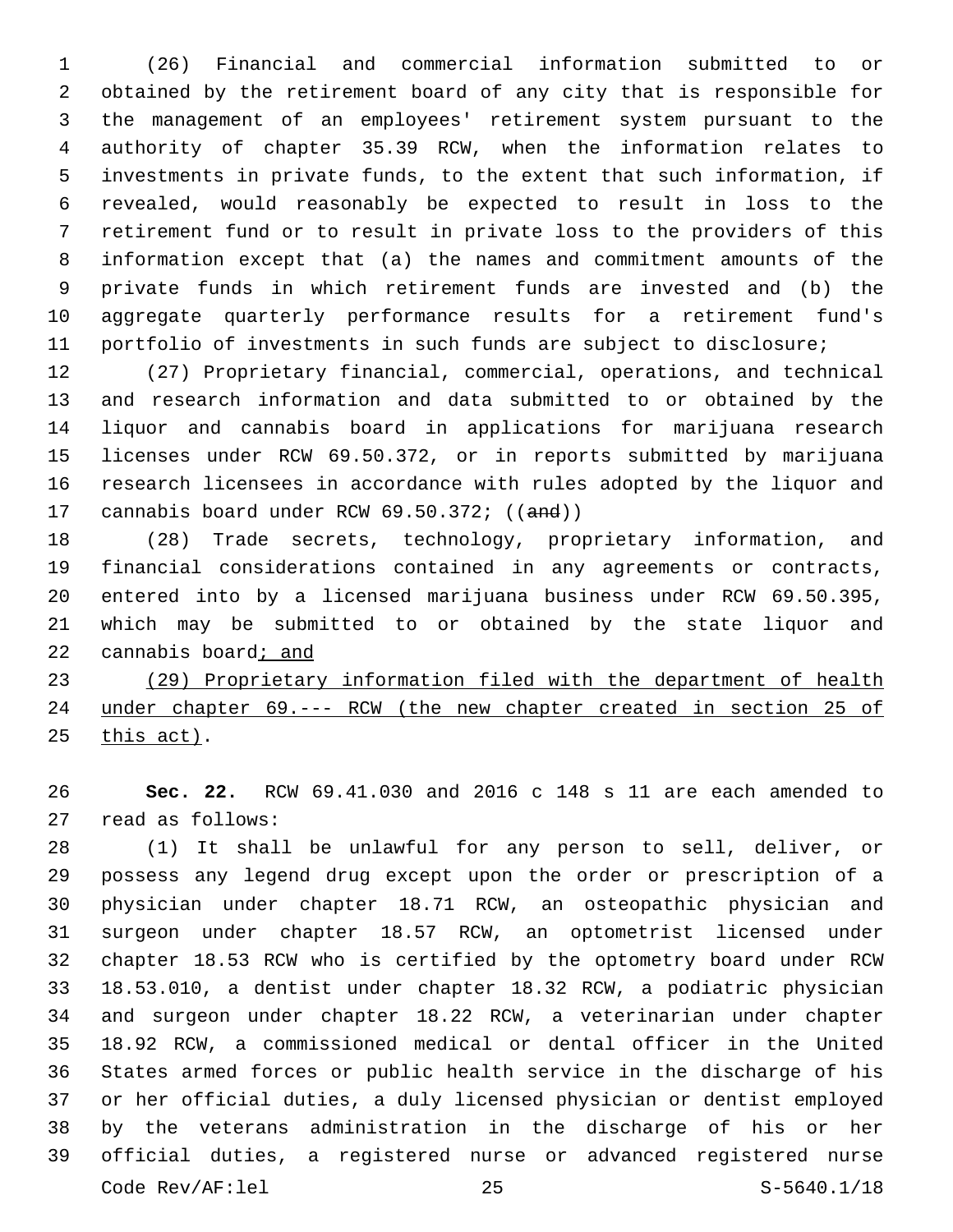practitioner under chapter 18.79 RCW when authorized by the nursing care quality assurance commission, a pharmacist licensed under chapter 18.64 RCW to the extent permitted by drug therapy guidelines or protocols established under RCW 18.64.011 and authorized by the commission and approved by a practitioner authorized to prescribe drugs, an osteopathic physician assistant under chapter 18.57A RCW when authorized by the board of osteopathic medicine and surgery, a physician assistant under chapter 18.71A RCW when authorized by the medical quality assurance commission, or any of the following professionals in any province of Canada that shares a common border with the state of Washington or in any state of the United States: A physician licensed to practice medicine and surgery or a physician licensed to practice osteopathic medicine and surgery, a dentist licensed to practice dentistry, a podiatric physician and surgeon licensed to practice podiatric medicine and surgery, a licensed advanced registered nurse practitioner, a licensed physician assistant, a licensed osteopathic physician assistant, or a veterinarian licensed to practice veterinary medicine: PROVIDED, HOWEVER, That the above provisions shall not apply to sale, delivery, or possession by drug wholesalers or drug manufacturers, or their agents or employees, or to any practitioner acting within the scope of his or her license, or to a common or contract carrier or warehouse operator, or any employee thereof, whose possession of any legend drug is in the usual course of business or employment: PROVIDED FURTHER, That nothing in this chapter or chapter 18.64 RCW shall prevent a family planning clinic that is under contract with the health care authority from selling, delivering, possessing, and dispensing commercially prepackaged oral contraceptives prescribed by 29 authorized, licensed health care practitioners: PROVIDED FURTHER, That nothing in this chapter prohibits possession or delivery of legend drugs by an authorized collector or other person participating in the operation of a drug take-back program authorized in chapter 69.--- RCW (the new chapter created in section 25 of this act).

 (2)(a) A violation of this section involving the sale, delivery, or possession with intent to sell or deliver is a class B felony 36 punishable according to chapter 9A.20 RCW.

 (b) A violation of this section involving possession is a 38 misdemeanor.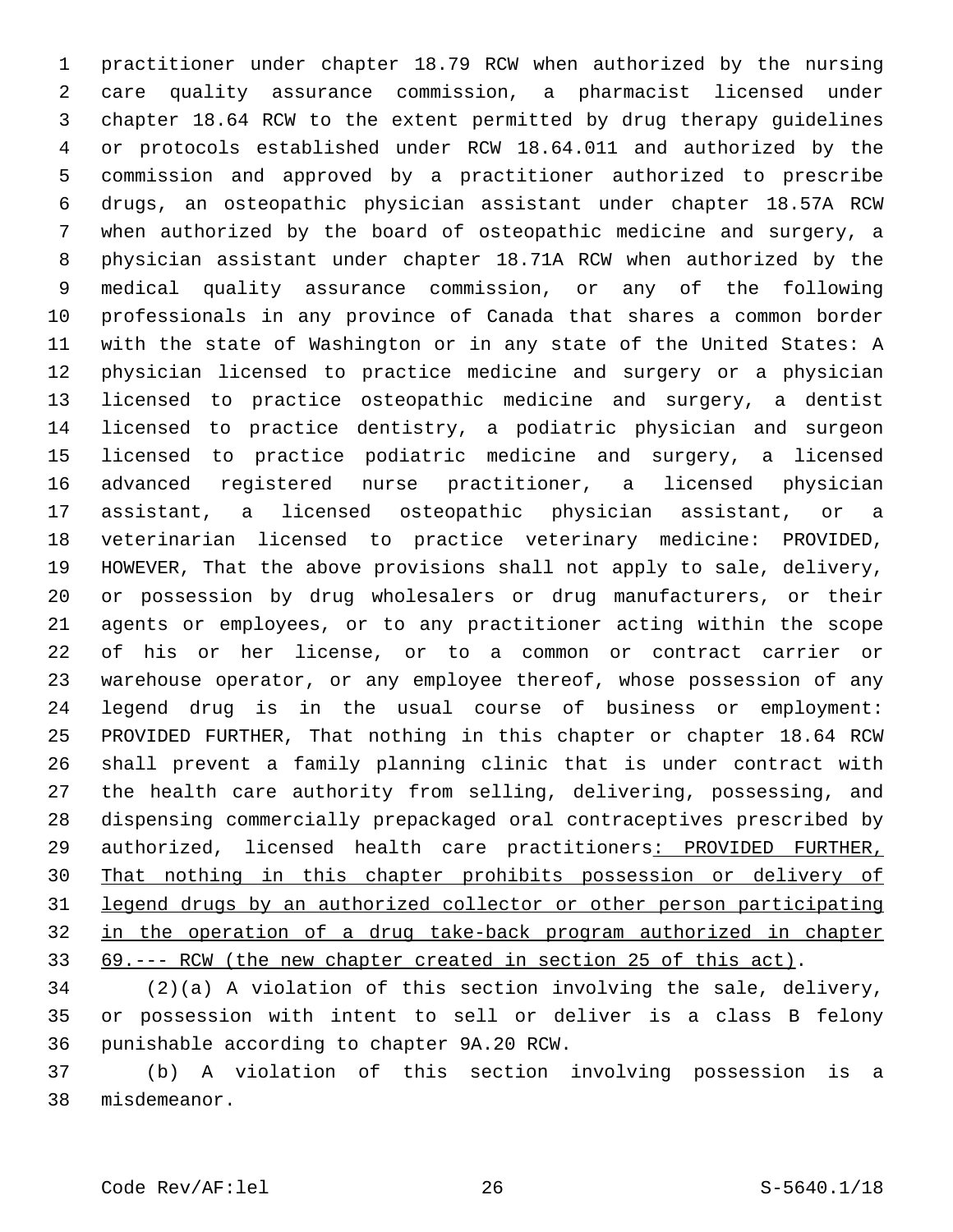NEW SECTION. **Sec. 23.** A new section is added to chapter 69.50 2 RCW to read as follows:

 It is not a violation of this chapter to possess or deliver a controlled substance in compliance with chapter 69.--- RCW (the new 5 chapter created in section 25 of this act).

 NEW SECTION. **Sec. 24.** A new section is added to chapter 70.95 7 RCW to read as follows:

 An authorized collector regulated under chapter 69.--- RCW (the new chapter created in section 25 of this act) is not required to obtain a permit under RCW 70.95.170 unless the authorized collector is required to obtain a permit under RCW 70.95.170 as a consequence of activities that are not directly associated with the collection facility's activities under chapter 69.--- RCW (the new chapter 14 created in section 25 of this act).

 NEW SECTION. **Sec. 25.** Sections 2 through 20 of this act constitute a new chapter in Title 69 RCW.

 NEW SECTION. **Sec. 26.** A new section is added to chapter 43.131 18 RCW to read as follows:

 The authorization for drug take-back programs created in this act shall be terminated on January 1, 2029, as provided in section 27 of 21 this act.

 NEW SECTION. **Sec. 27.** A new section is added to chapter 43.131 23 RCW to read as follows: The following acts or parts of acts, as now existing or hereafter amended, are each repealed, effective January 1, 2030: (1) RCW 69.--.--- and 2018 c ... s 2 (section 2 of this act); (2) RCW 69.--.--- and 2018 c ... s 3 (section 3 of this act); 28 (3) RCW 69.--.--- and 2018 c ... s 4 (section 4 of this act); (4) RCW 69.--.--- and 2018 c ... s 5 (section 5 of this act); (5) RCW 69.--.--- and 2018 c ... s 6 (section 6 of this act); (6) RCW 69.--.--- and 2018 c ... s 7 (section 7 of this act); (7) RCW 69.--.--- and 2018 c ... s 8 (section 8 of this act); (8) RCW 69.--.--- and 2018 c ... s 9 (section 9 of this act); (9) RCW 69.--.--- and 2018 c ... s 10 (section 10 of this act); 35 (10) RCW  $69. -- ---$  and  $2018$  c ... s 11 (section 11 of this act); (11) RCW 69.--.--- and 2018 c ... s 12 (section 12 of this act); Code Rev/AF:lel 27 S-5640.1/18